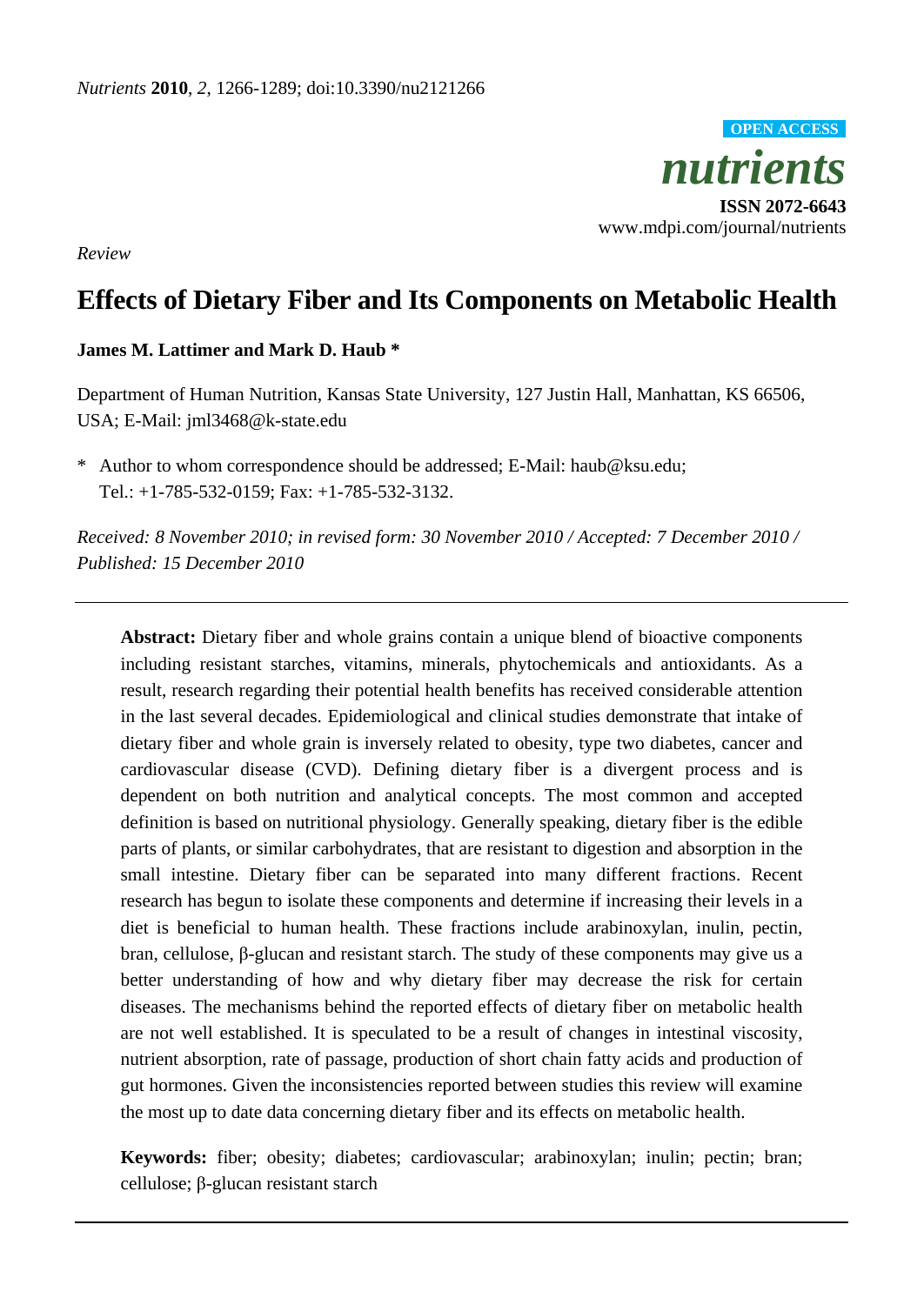#### **1. Introduction**

Dietary fiber and whole grains contain a unique blend of bioactive components including resistant starches, vitamins, minerals, phytochemicals and antioxidants. As a result, research regarding their potential health benefits has received considerable attention in the last several decades. Epidemiological and clinical studies demonstrate that consumption of dietary fiber and whole grain intake is inversely related to obesity [1], type two diabetes [2], cancer [3] and cardiovascular disease (CVD) [4].

The Food and Drug Administration (FDA) has approved two health claims for dietary fiber. The first claim states that, along with a decreased consumption of fats  $\langle$  <30% of calories), an increased consumption of dietary fiber from fruits, vegetables and whole grains may reduce some types of cancer [5]. "Increased consumption" is defined as six or more one ounce equivalents, with three ounces derived from whole grains. A one ounce equivalent would be consistent with one slice of bread, ½ cup oatmeal or rice, or five to seven crackers.

Recent studies support this inverse relationship between dietary fiber and the development of several types of cancers including colorectal, small intestine, oral, larynx and breast [3,6,7]. Although most studies agree with these findings, the mechanisms responsible are still unclear. Several modes of actions however have been proposed. First, dietary fiber (DF) resists digestion in the small intestine, thereby allowing it to enter the large intestine where it is fermented to produce short chain fatty acids, which have anti-carcinogenic properties [8]. Second, since DF increases fecal bulking and viscosity, there is less contact time between potential carcinogens and mucosal cells. Third, DF increases the binding between bile acids and carcinogens. Fourth, increased intake of dietary fiber yield increased levels of antioxidants. Fifth, DF may increase the amount of estrogen excreted in the feces due to an inhibition of estrogen absorption in the intestines [9].

The second FDA claim supporting health benefits of DF states that diets low in saturated fat (<10% of calories) and cholesterol and high in fruits, vegetables and whole grain, have a decreased risk of leading to coronary heart disease (CHD) [10]. For most, an increased consumption of dietary fiber is considered to be approximately 25 to 35 g/d, of which 6 g are soluble fiber.

Obviously, many studies support the inverse relationship of dietary fiber and the risk for CHD. However, more recent studies found interesting data illustrating that for every 10 g of additional fiber added to a diet the mortality risk of CHD decreased by 17–35% [11,4]. Risk factors for CHD include hypercholesterolemia, hypertension, obesity and type two diabetes. It is speculated that the control and treatment of these risk factors underlie the mechanisms behind DF and CHD prevention. First, soluble fibers have been shown to increase the rate of bile excretion therefore reducing serum total and LDL cholesterol [12]. Second, short chain fatty acid production, specifically propionate, has been shown to inhibit cholesterol synthesis [13]. Third, dietary fiber demonstrates the ability to regulate energy intake thus enhancing weight loss or maintenance of a healthier body weight. Fourth, either through glycemic control or reduced energy intake, dietary fiber has been shown to lower the risk for type two diabetes. Fifth, DF has been shown to decrease pro-inflammatory cytokines such as interleukin-18 which may have an effect on plaque stability [14]. Sixth, increasing DF intake has been show to decrease circulating levels of C-Reactive protein (CRP), a marker of inflammation and a predictor for CHD [15].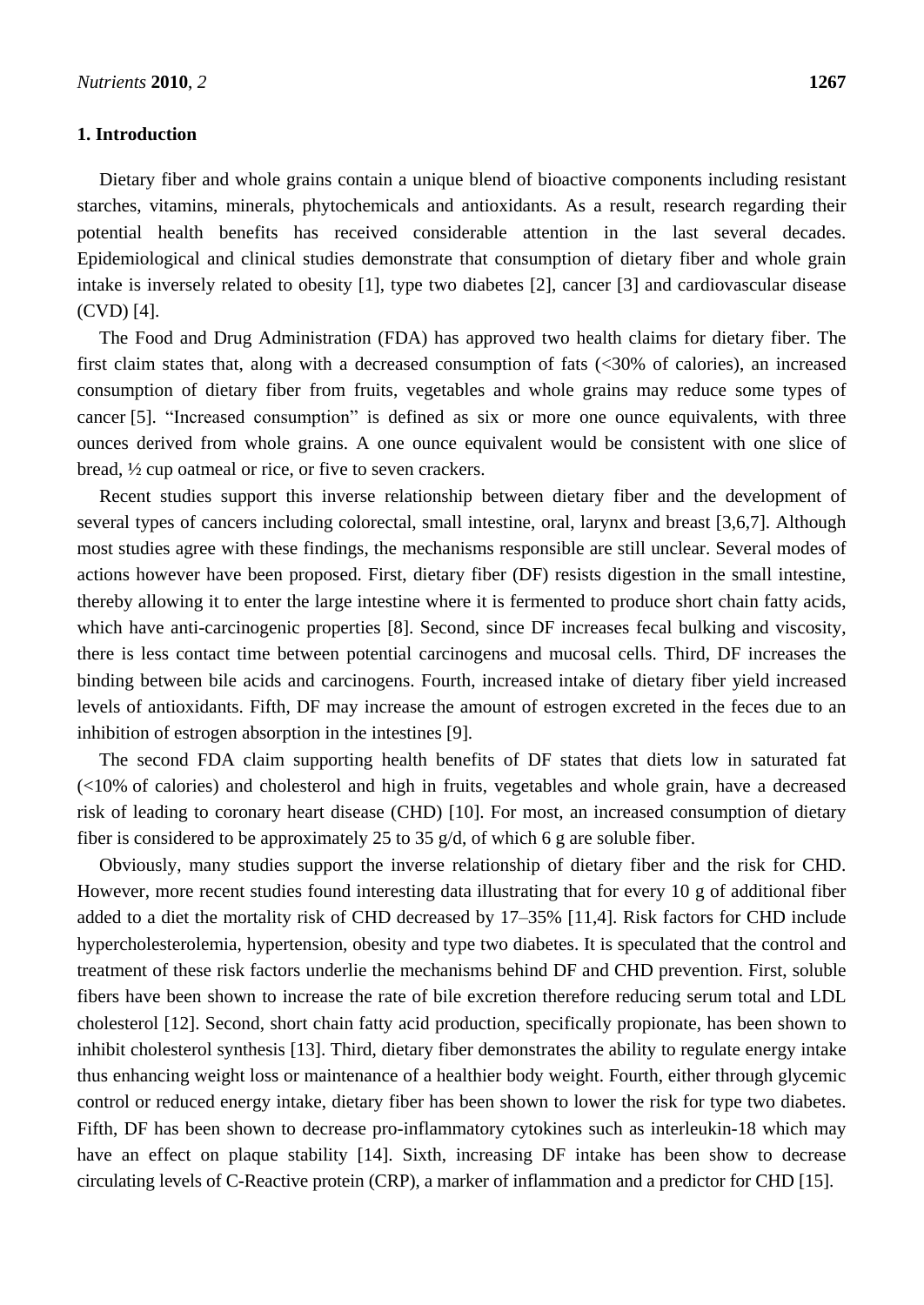Although only two claims have been adopted and supported by the FDA, multiple other "potential claims" have been researched and well documented. Those conditions of particular importance, due to their increasing prevalence among the general population, include obesity and type two diabetes [16,17]. The digestive physiology of dietary fiber has significant implications in the risk for, and treatment of, these metabolic disorders. Dietary fibers have been shown to result in decreased blood glucose excursions and attenuated insulin responses. This may be due to either a delayed [18] or decreased [1] intestinal absorption. Therefore, the purpose of the paper is to review current research regarding dietary fiber and whole grains in relation to these proposed claims. Focus will be placed on nutrient absorption, postprandial glycemia, insulin sensitivity, caloric density and satiety. Furthermore, select constituents of DF will be discussed in detail to better define their role in metabolic health.

#### **2. Defining Dietary Fiber**

In the simplest form, carbohydrates can be separated into two basic groups based upon their digestibility in the GI tract. The first group (*i.e.*, starch, simple sugars, and fructans) is easily hydrolyzed by enzymatic reactions and absorbed in the small intestine. These compounds can be referred to as non-structural carbohydrates, non-fibrous polysaccharides (NFC) or simple carbohydrates. The second group (*i.e.*, cellulose, hemicellulose, lignin, pectin and beta-glucans) are resistant to digestion in the small intestine and require bacterial fermentation located in the large intestine. These compounds can be referred to as complex carbohydrates, non-starch polysaccharide (NSP) or structural carbohydrates and are reflective in Neutral Detergent Fiber (NDF) and Acid Detergent Fiber (ADF) analysis. NDF consists of cellulose, hemicelluloses and lignin while ADF consists of cellulose and lignin. However, NDF and ADF analysis are used primarily for animal nutrition and the analysis of roughages.

Although, NDF and ADF are typically not used in human nutrition, the separation of structural (NSP) and non-structural carbohydrates provide the basis for beginning to define and understand dietary fiber. This task has been a divergent process and has depended on both nutrition and analytical concepts. The most common and accepted definition is based on nutritional physiology. However, chemists and regulatory boards have leaned toward analytical procedures to factually define dietary fiber. The physiological definition is easier for the general public to understand and adopt for practical use.

#### *2.1. American Association of Cereal Chemists*

A recent description, as suggested by the American Association of Cereal Chemists [19], terms dietary fiber as carbohydrate polymers with more than a three degree polymerization which are neither digested nor absorbed in the small intestine. The greater than three degree polymer rule was designed to exclude mono and disaccharides. The known constituents of dietary fiber are listed in Table 1.

This definition describes in more detail the components of dietary fiber as well as its genetic makeup. Furthermore, the changes set forth in its description require few changes for its analytical evaluation [20].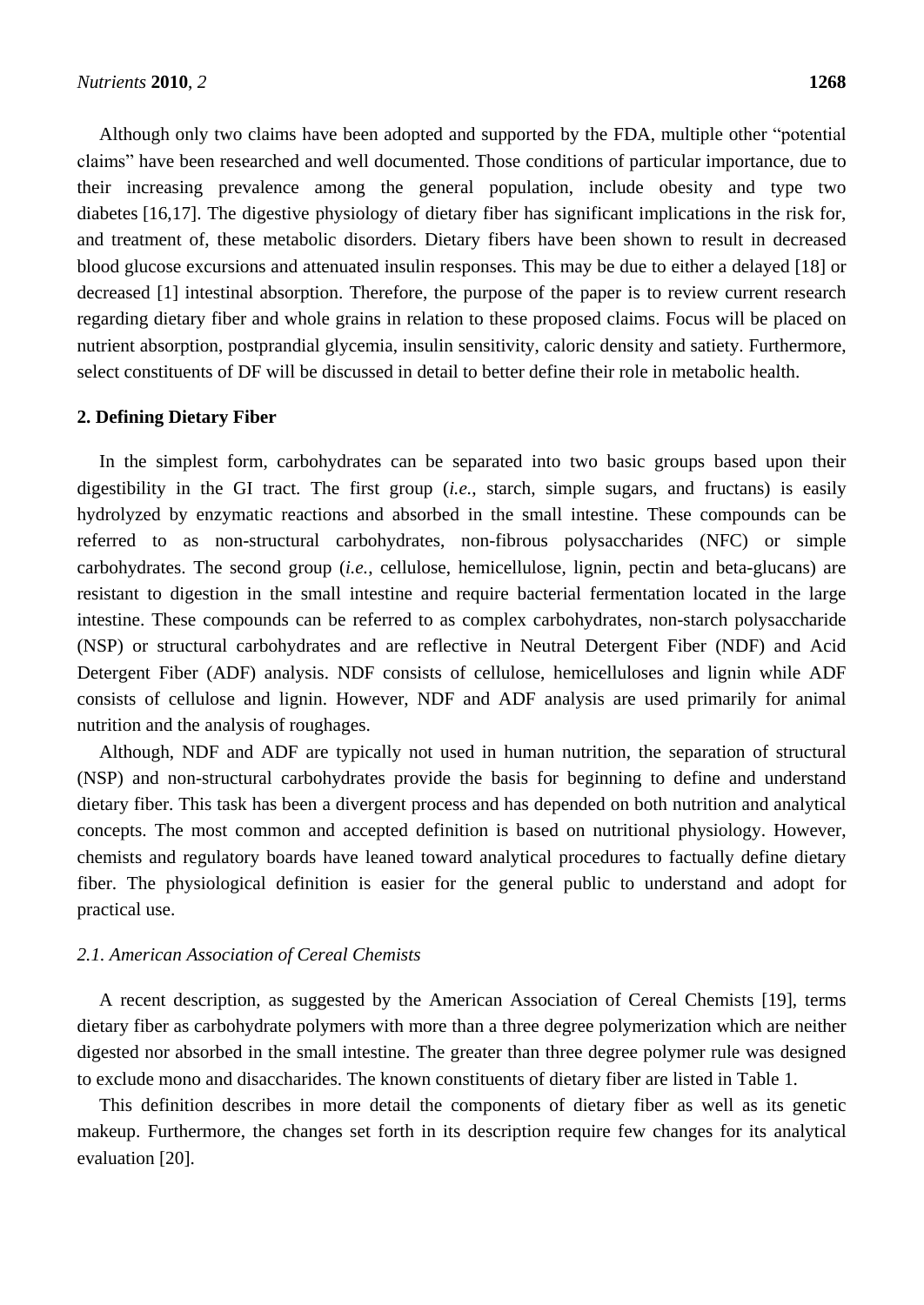# *2.2. World Health Organization and Food and Agriculture Organization*

The World Health Organization (WHO) and Food and Agriculture Organization (FAO) agree with the American Association of Cereal Chemists (AACC) definition but with a slight variation. They state that dietary fiber is a polysaccharide with ten or more monomeric units which is not hydrolyzed by endogenous hormones in the small intestine [21].

**Table 1.** Components of dietary fiber according to the American Association of Cereal Chemists [22].

| <b>Non Starch Polysaccharides and Oligosaccharides</b>       |
|--------------------------------------------------------------|
| Cellulose                                                    |
| Hemicellulose                                                |
| Arabinoxylans                                                |
| Arabinogalactans                                             |
| Polyfructoses                                                |
| Inulin                                                       |
| Oligofructans                                                |
| Galacto-oligosaccharides                                     |
| Gums                                                         |
| Mucilages                                                    |
| Pectins                                                      |
| Analagous carbohydrates                                      |
| Indigestible dextrins                                        |
| <b>Resistant maltodextrins</b>                               |
| Resistant potato dextrins                                    |
| Synthesized carbohydrates compounds                          |
| Polydextrose                                                 |
| Methyl cellulose                                             |
| Hydroxypropylmethyl cellulose                                |
| <b>Resistant starches</b>                                    |
| Lignin substances associated with the NSP and lignin complex |
| Waxes                                                        |
| Phytate                                                      |
| Cutin                                                        |
| Saponins                                                     |
| Suberin                                                      |
| Tannin                                                       |

## *2.3. Soluble* versus *Insoluble*

NSP can be further subdivided into the two general groups of soluble and insoluble. This grouping is based on chemical, physical, and functional properties [23]. Soluble fiber dissolves in water forming viscous gels. They bypass the digestion of the small intestine and are easily fermented by the microflora of the large intestine. They consist of pectins, gums, inulin-type fructans and some hemicelluloses. In the human GI tract, insoluble fibers are not water soluble. They do not form gels due to their water insolubility and fermentation is severally limited. Some examples of insoluble fiber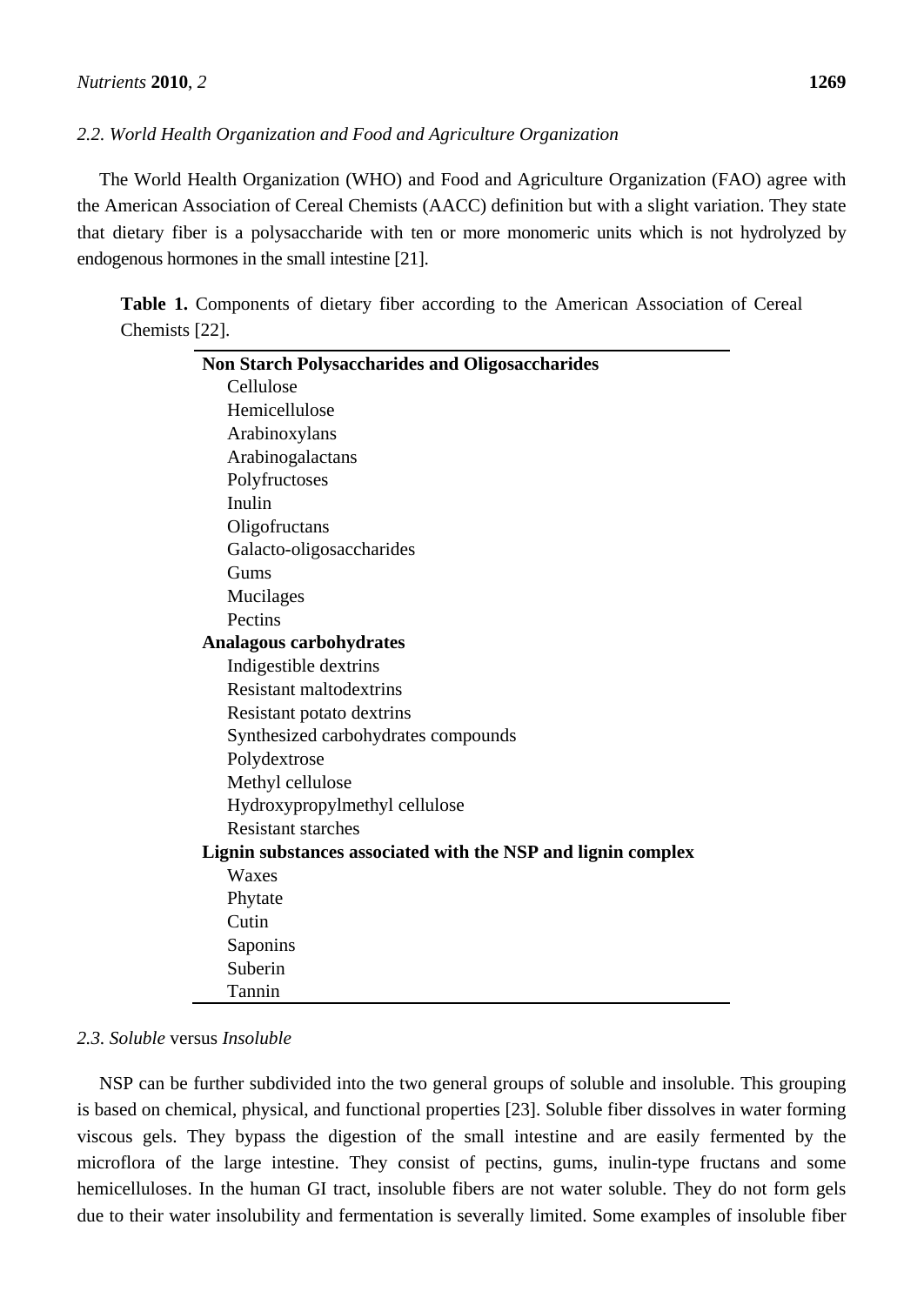are of lignin, cellulose and some hemicelluloses. Most fiber containing foods include approximately one-third soluble and two-third insoluble fiber [24].

#### **3. Proposed Health Benefits of Dietary Fiber**

Dietary fiber and whole grains are an abundant source of nutrients including vitamins, minerals, and a slowly digestible energy. In addition, they contain phytochemicals such as phenolics, carotenoids, lignans, beta-glucan and inulin. These chemicals, secreted by plants, are not currently classified as essential nutrients but may be important factors in human health [25]. The synergistic effect of phytochemicals, increased nutrient content and digestive properties, are believed to be the mechanism behind dietary fibers beneficial effects on the treatment and prevention of obesity and diabetes [1,26], reduced CVD [27] and decreased incidence of certain types of cancer [28,29]. In the following subsections, potential health benefits of dietary fiber will be reviewed along with their possible mechanisms and modes of actions.

#### *3.1. Obesity*

Approximately 66% of U.S. adults are overweight or obese [16] resulting in an increased risk of health problems including, but not limited to, diabetes, CVD, and certain types of cancer [30]. Although there are multiple factors that could contribute to obesity, the primary cause is due to an increase in the energy absorption:energy expenditure ratio. Therefore, limiting energy absorption is critical when treating obesity. Scientists have taken this a step further and studied the effect of other dietary aspects that may serve in weight regulation, including dietary fiber. Increasing dietary fiber consumption may decrease energy absorption by way of diluting a diet's energy availability while maintaining other important nutrients.

Substantial research has been conducted to evaluate the effect of dietary fiber and body weight, most all of which show an inverse relationship between dietary fiber intake and change in body weight. Tucker and Thomas [1] supported this statement in a study consisting of 252 middle aged women. They observed that over a 20 month period participants lost an average of 4.4 lbs due to an 8 g increase in dietary fiber per 1000 kcal. This weight loss was primarily due to decreased body fat. It should be recognized that the correlation between dietary fiber and weight change was independent of many other potential factors including age, baseline fiber and fat intakes, activity level, and baseline energy intake.

Koh-Banerjee *et al.* [31] concur with the above findings and also suggest a dose-response relationship. They reported that for every 40  $g/d$  increase in whole grain intake, weight gain decreased by 1.1 lbs. Moreover, bran seemed to play an important role in the reduction of weight gain by 0.8 lbs per 20 g/d intake.

Dietary fiber's ability to decrease body weight or attenuate weight gain could be contributed to several factors. First, soluble fiber, when fermented in the large intestine, produces glucagon-like peptide (GLP-1) and peptide YY (PYY) [32]. These two gut hormones play a role inducing satiety. Second, dietary fiber may significantly decrease energy intake [1]. Women who consumed increased levels of fiber tended to also have a decreased consumption of dietary fat. Third, dietary fiber may decrease a diets metabolizable energy (ME), which is gross energy minus the energy lost in the feces,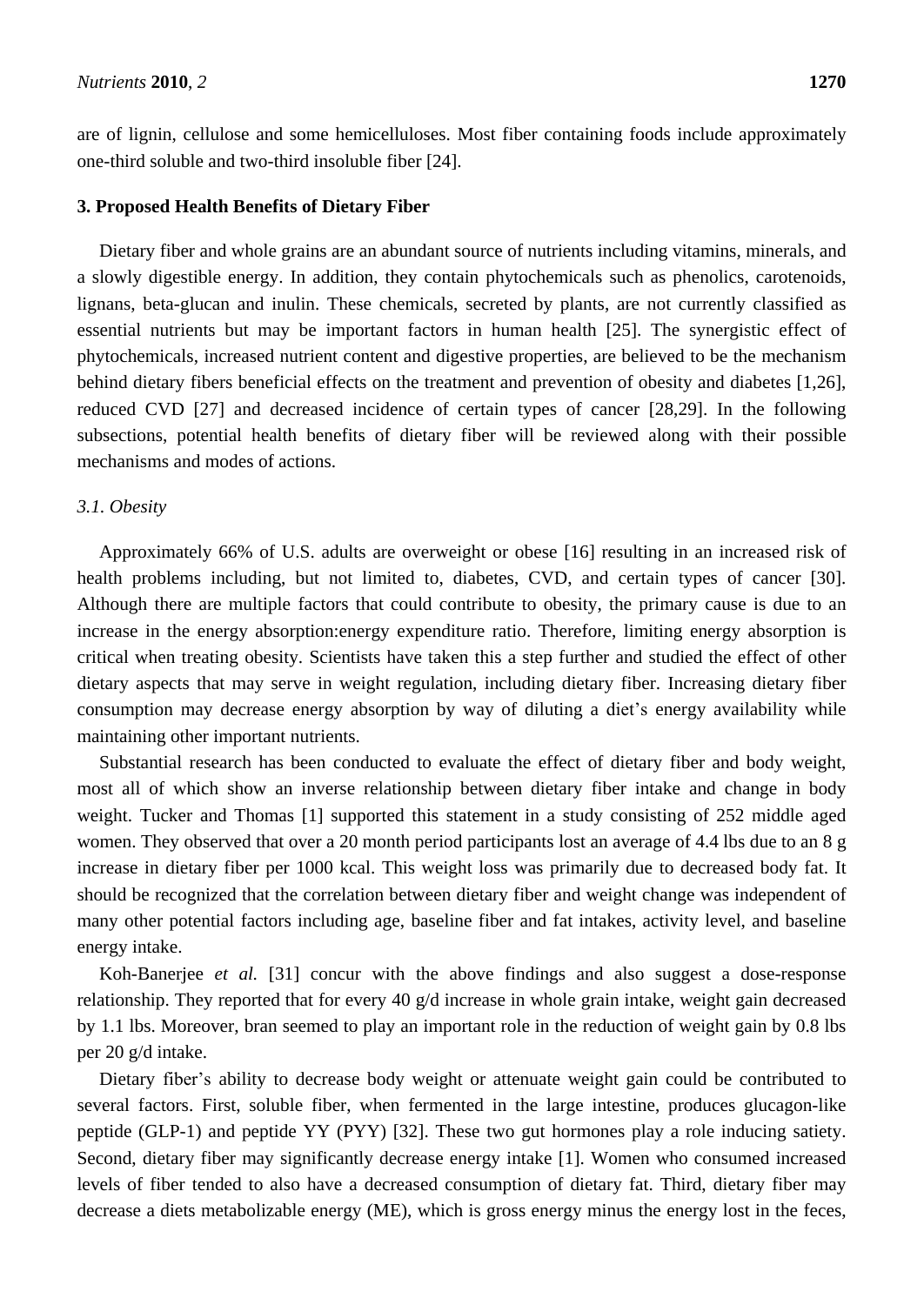urine and combustible gases. Baer *et al.* [33] observed that an increased consumption of dietary fiber resulted in a decrease in the ME of the diet. This may be attributed to the fact that fat digestibility decreased as dietary fiber increased. Also, as dietary fiber intake increases, the intake of simple carbohydrates tends to decrease. Although, dietary fiber still contributes to the total caloric content of a diet, it is much more resistant to digestion by the small intestine and even somewhat resistant in the large intestine.

It should also be noted that the inverse relationship between dietary fiber and ME was independent of dietary fat. Therefore, ME decreased as dietary fiber increased in both high and low fat diets. However, when dietary fiber was split into soluble and insoluble fiber, the results were much more inconclusive. Soluble fiber decreased ME when added to a low fat diet but increased ME when added to a high fat diet [33]. It is not really known how dietary fat changes the effects of soluble fiber. Isken *et al.* [34] showed supportive data in mice consuming a high fat diet. Mice showed an increased weight gain when soluble fiber was added to a high fat diet. There are several mechanisms that may explain how soluble fiber could increase ME or weight gain. First, bacterial populations in the large intestine increase due to an increase in soluble fiber consumption [35]. This could result in increased fermentation and utilization of short chain fatty acids thereby increasing energy absorption. Second, soluble fiber enlarges in the GI and forms a viscous material which delays intestinal transit time [36]. Subsequently, this increase time in the GI tract may allow for more complete digestion and absorption. Conversely, some believe this increase viscosity has an opposite effect and retards absorption [26]. More research is needed in this area.

Insoluble fiber seems to have the opposite effect to that of soluble. When insoluble fiber intake was increased in mice consuming a high fat diet, body weight decreased [34]. Research in sows demonstrated that insoluble fiber decreased energy digestibility while it increased with soluble fiber intake [37]. The mode of action behind these findings may be due to the fact that insoluble fiber causes an increased rate of passage through the GI tract [38]. This would be expected to result in diminished digestion and absorption of nutrients.

According to the data presented above, both soluble and insoluble fiber may lead to weight loss. However, there seems to be a relationship between the type of diet (high or low fat) and the type of fiber consumed. Insoluble fiber may play a more important role for weight loss during consumption of a high fat diet. Since resistant starch is a constituent of dietary fiber and undergoes the same digestion as insoluble fiber, comparing resistant starch and insoluble fiber may give us a better understanding of how dietary fiber can be used to treat and prevent obesity. Adding resistant starch to a diet dilutes its ME, but not to the degree of insoluble fiber [39].

Numerous studies [31,40] have found the same inverse relationship between dietary fiber and weight gain. However, the data are more inconsistent when comparing soluble and insoluble. Thus, although increasing dietary fiber in general has a favorable effect on body weight, more research is warranted to determine the optimal dietary fibers for the purpose of weight management.

## *3.2. Diabetes*

Type two diabetes has increased exponentially over the past several years. Since 1990, self reported diabetes increased 61% [17]. Although other risk factors such as obesity, lack of physical activity and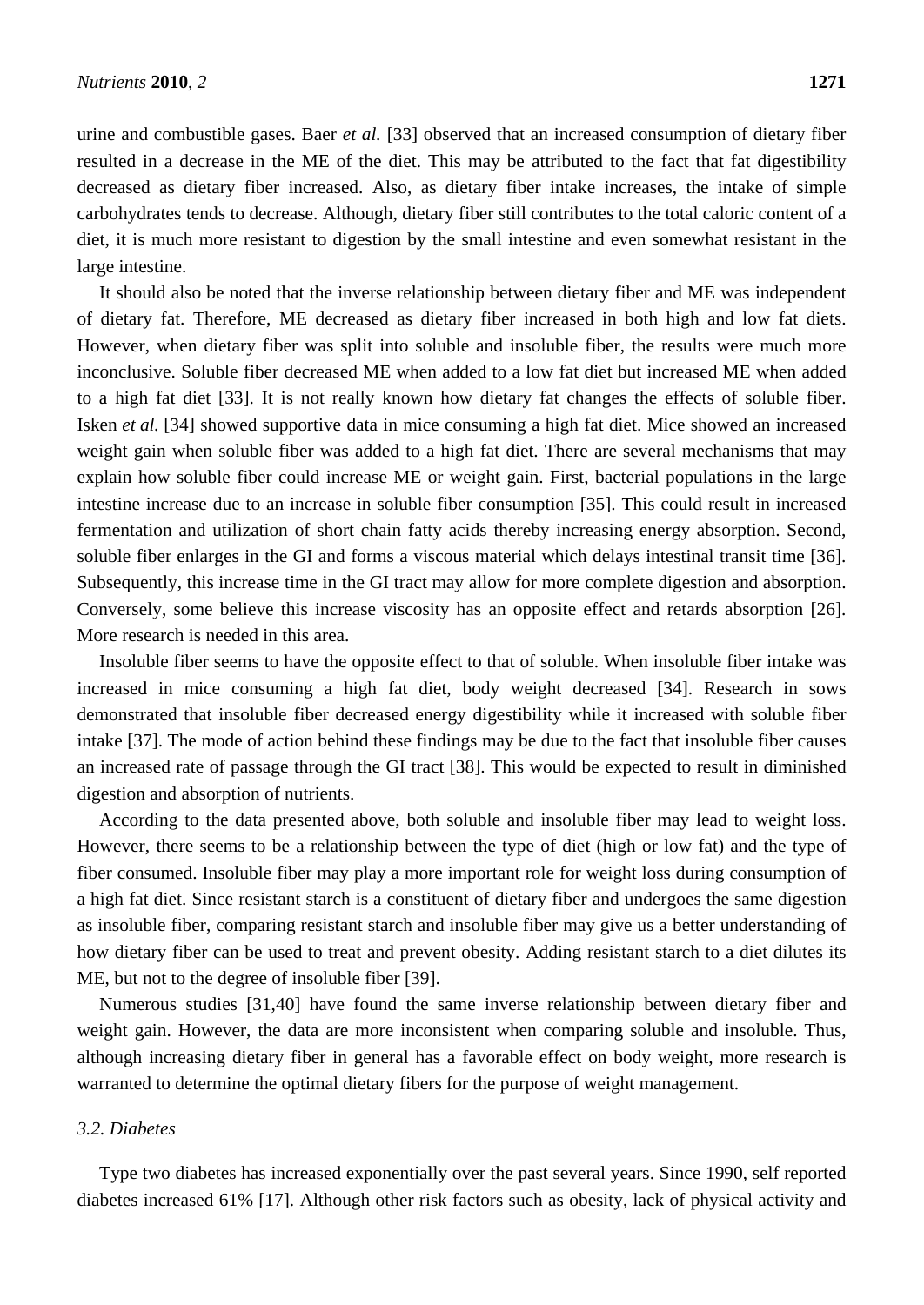smoking are precursors for the disease, dietary factors also seem to play a significant role. Type two diabetes results from decreased insulin sensitivity and hyperglycemia. For that reason, a primary dietary factor of particular concern is carbohydrate intake.

Meyer *et al.* [41] observed that total carbohydrates had no effect on the risk of diabetes. However, the type of carbohydrate (non structural carbohydrates and dietary fiber) was significantly related. Therefore, it is important to understand a foods glycemic index or load. Glycemic index ranks total carbohydrate intake according to their immediate postprandial glucose response in comparison to a reference group such as glucose or white bread. Carbohydrates with a low glycemic index result in a smaller glucose/insulin response. Simple small chain carbohydrates would be considered to have a higher glycemic index since it produces higher blood glucose concentrations.

While Hu *et al.* [42] found that excess body fat was the single most important determinant of type two diabetes, poor nutrition was also a large influential factor. Moreover, women consuming a poor diet significantly increased their risk of developing type two diabetes. Poor diet was classified as a diet high in saturated fat, low dietary fiber and high non structural carbohydrates. This diet would be consistent with a high glycemic load being higher in easily digestible and rapidly absorbable carbohydrates. In a supportive, long term (eight year) study of over 90,000 female nurses, Shuzle *et al.* [43] found a positive correlation between glycemic index and risk of type two diabetes. This association was significant even after adjusting for age, body mass index (BMI) and family history. Several means have been proposed to understand the physiology behind the relationship of glycemic index and diabetes. First, carbohydrates with a higher glycemic index produce higher blood glucose levels. This chronic hyperglycemia is suggested to lead to the dysfunction of beta cells in the pancreas thus decreasing insulin release. Second, due to an over abundance of energy (*i.e.*, high glycemic load) tissues such as skeletal muscle, liver and adipose become resistant to insulin.

Although a majority of studies show a positive correlation between high glycemic foods and type two diabetes, several studies disagree with these findings. Meyer *et al.* [41] found that glycemic index had no effect on the prevalence of diabetes in older aged women. However, there was a strong  $(P = 0.005)$  inverse relationship between dietary fiber intake and diabetes when adjusted for age and BMI. Women consuming an average of 26 g/d of dietary fiber had a 22% lower risk of developing diabetes when compared to women only consuming 13 g/d. Schulze *et al.* [43] agreed with these findings with men and women showing a decreased risk of diabetes  $(P < 0.001)$  with the consumption of an additional 12 g of dietary fiber per day. According to these findings, it may be more significant to focus on an increased consumption of dietary fiber to prevent diabetes than glycemic index/load.

It is important to note that the inverse relationship between dietary fiber and diabetes observed by Meyer *et al.* [41] and Schulze *et al.* [43] was independent of age and body weight. Hu *et al.* [42] supported these findings while correcting for age, fat intake, smoking, alcohol, family history, exercise, and body weight. Therefore, it seems that dietary fiber is associated with type two diabetes, independent of other compounding factors.

According to recent research, the soluble *versus* insoluble fraction of fiber may give some insight on the efficacy of dietary fiber on diabetes and its mechanisms. Early research regarding soluble fiber demonstrated delayed gastric emptying and decreased absorption of macronutrients, resulting in lower postprandial blood glucose and insulin levels [44]. This is most likely due to the viscosity of soluble fibers inside the GI tract. Interestingly, different types of soluble fiber had varying effects on viscosity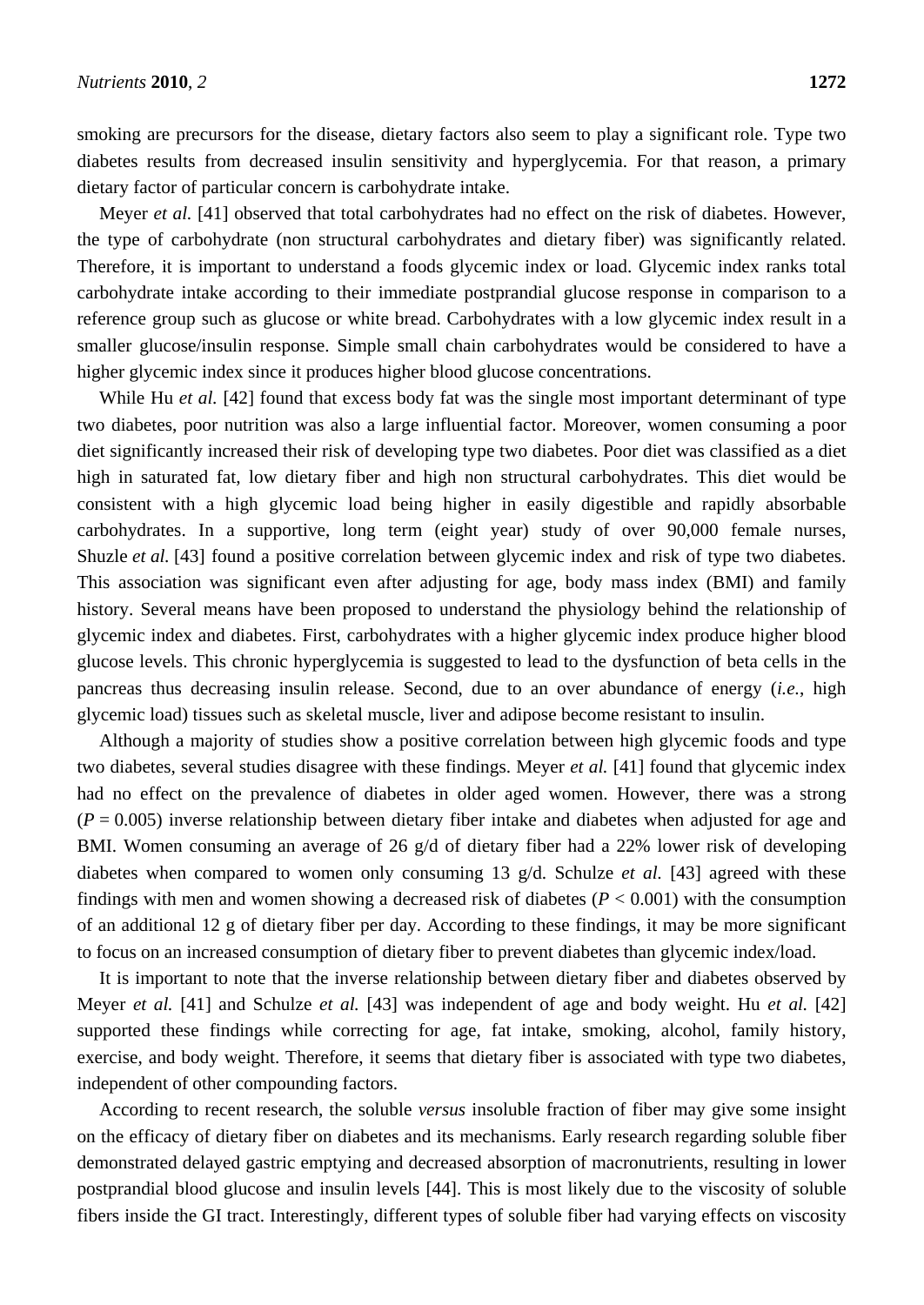and nutrient absorption. Guar had the highest viscosity as well as the greatest effect at decreasing postprandial blood glucose. Therefore, it would be assumed that an increased level of soluble fiber would be associated with a decreased risk of diabetes. However, several recent studies have demonstrated the opposite showing no correlation between soluble fiber and a reduced risk of diabetes [41,43,45].

Although some studies have been contradictory, showing no differentiation between soluble and insoluble fiber on diabetes [43], a majority of the research demonstrates a strong inverse relationship between insoluble fiber and the risk of type two diabetes. Meyer *et al.* [41] using healthy middle aged women, observed a strong  $(P = 0.0012)$  inverse relationship between insoluble fiber and the risk of type two diabetes while soluble fiber had no effect. Montonen *et al.* [45] also found the same results in healthy middle aged men and women consuming increased levels of whole rye bread. Interestingly, fiber from fruits and vegetables had no effect on the risk of developing type two diabetes. Earlier studies have agreed with these findings. A large epidemiological study of 42,000 men found that dietary fiber from fruits or vegetables had no effect on the risk of diabetes. However, dietary fiber from whole cereal grains showed a significant decrease in diabetes occurrence [46]. Daily intakes of fiber among all groups were similar.

Insoluble fiber only has a small effect on macronutrient absorption [44]. Therefore, another mode of action must be present and several hypotheses should be discussed. Some suggest that insoluble fiber increases the passage rate of foodstuff through the GI tract thus resulting in a decreased absorption of nutrients, namely simple carbohydrates. However, Weicket *et al.* [26] found that an increased intake of cereal fiber significantly improved whole body glucose disposal resulting in an 8% improvement of insulin sensitivity. This suggests that the mechanisms behind insoluble fiber are more peripheral and not limited to nutrient absorption. First, an accelerated secretion of glucose-dependent insulintropic polypeptide (GIP) was observed directly after the ingestion of an insoluble fiber in healthy women [47]. GIP is an incretin hormone which stimulates postprandial insulin release. Second, insoluble fiber can result in a reduced appetite and food intake [48]. This may lead to a decreased caloric intake and BMI as described in the obesity section of this review. Third, short chain fatty acids, via fermentation, have been shown to reduce postpandrial glucose response [49,50]. Early research demonstrated that lipid infusions impaired glucose utilization [51] and oral acetate could decrease free fatty acids (FFA) in the blood [52]. According to Kelley and Mandarino [53], increases in FFA in the blood can inhibit glucose metabolism through the inhibition of GLUT 4 transporters. Therefore, short chain fatty acids, by way of decreasing serum free fatty acids, may reduce blood glucose levels through competition in insulin-sensitive tissues.

The inverse relationship between cereal grains and diabetes may also be attributed to an increased consumption of magnesium. Increased intake of magnesium has been shown to decrease the incidence of type two diabetes [41,54]. Hypomagnesemia is common among diabetics and has been associated with a reduction of tyrosine kinase at the insulin receptor [55]. This may impair the action of insulin thus leading to insulin resistance.

According to recent research, increasing levels of dietary fiber may contribute a non-pharmacological way to improve carbohydrate metabolism. However, some inconsistency does exist and may be contributed to the classification of dietary fiber and whole grains. Subjects with diagnosed type two diabetes may also add to the irregularity among the data. In a study of men and women with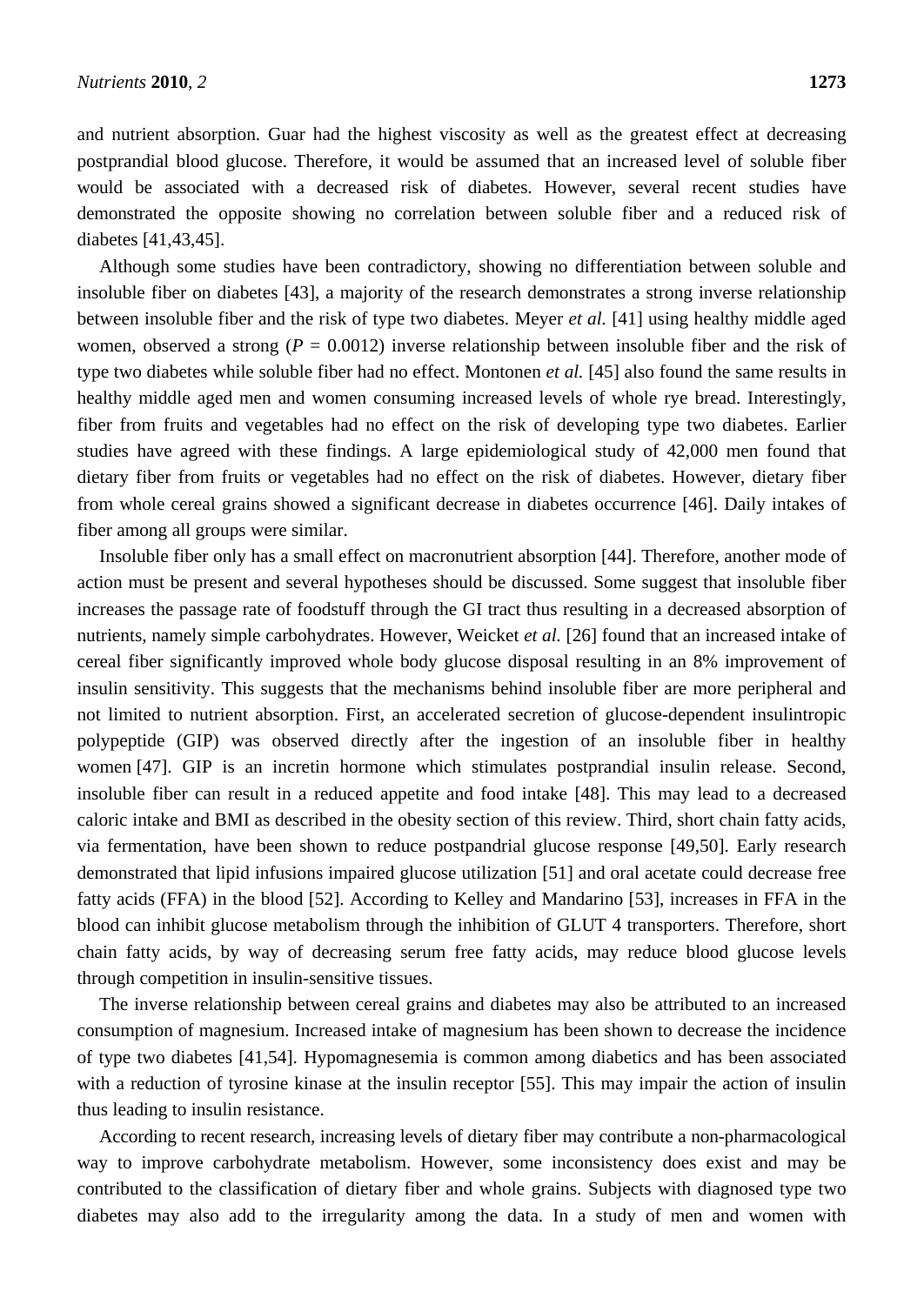established diabetes, Jenkins *et al.* [56] observed that wheat bran had no effect on glycemic control in subjects with type two diabetes. Much of the research showing improved glycemia with dietary fiber examined healthy subjects, rather than subjects with diagnosed type two diabetes. Further research is needed to determine whether dietary fiber may be able to aid in the control of normal blood glucose levels in subjects with established type two diabetes.

#### **4. Fiber Components of Interest**

Dietary fiber can be separated into many different factions (Table 1). Recent research has begun to isolate these components and determine if increasing their levels in a diet is beneficial to human health. The separation of these fractions may give us a better understanding of how and why dietary fiber may decrease the risk for certain diseases.

## *4.1. Arabinoxylan*

Arabinoxylan (AX), a constituent of hemicelluloses, is comprised of a xylose backbone with arabinose side chains. AX is a major component of dietary fiber in whole grains having considerable inclusions in both the endosperm and bran. In wheat, AX account for around 64–69% of the NSP in the bran and around 88% in the endosperm [57]. During normal wheat flour processing, a majority of the AX is removed as a by-product. In the GI tract, AX acts much like a soluble fiber being rapidly fermented by the microflora of the colon.

Lu *et al.* [58], observed an inverse relationship between the intake level of an AX rich bread and postprandial glucose response in healthy adult subjects. When compared to the control, postprandial glucose levels were significantly lower with only 6 g of AX rich fiber supplementation while 12 g produced the greatest benefit. Breads high in AX also appear to control blood glucose and insulin in adults with an already impaired glucose tolerance [59]. Fasting blood glucose, postprandial blood glucose and insulin were all significantly lower when adults with type two diabetes were supplemented with 15 g/d of an AX rich fiber. The mode of action behind AX on improving glucose tolerance is unknown. However, it is thought to be due to the high viscosity of the fiber inside the lumen of the GI tract, thereby slowing the rate of glucose absorption.

The lower glycemic index of AX may also play a role. Breads made with a flour rich in AX have a relatively low glycemic index of around 59. Whole wheat flour, although high in fiber, has a glycemic index of around 99 [58]. Arabinoxylan rich bread has a similar glycemic index to that of whole grain bread but offers some distinct advantages such as improved mouth feel and tenderness. There was no significant difference in the sensory analysis between the control and a bread containing 14% AX rich fiber [58].

#### *4.2. Inulin*

Inulin is a polymer of fructose monomers and is present in such foods as onions, garlic, wheat, artichokes and bananas and is used to improve taste and mouthfeel in certain applications. It is also used as a functional food ingredient due to its nutritional properties. Because of this, inulin products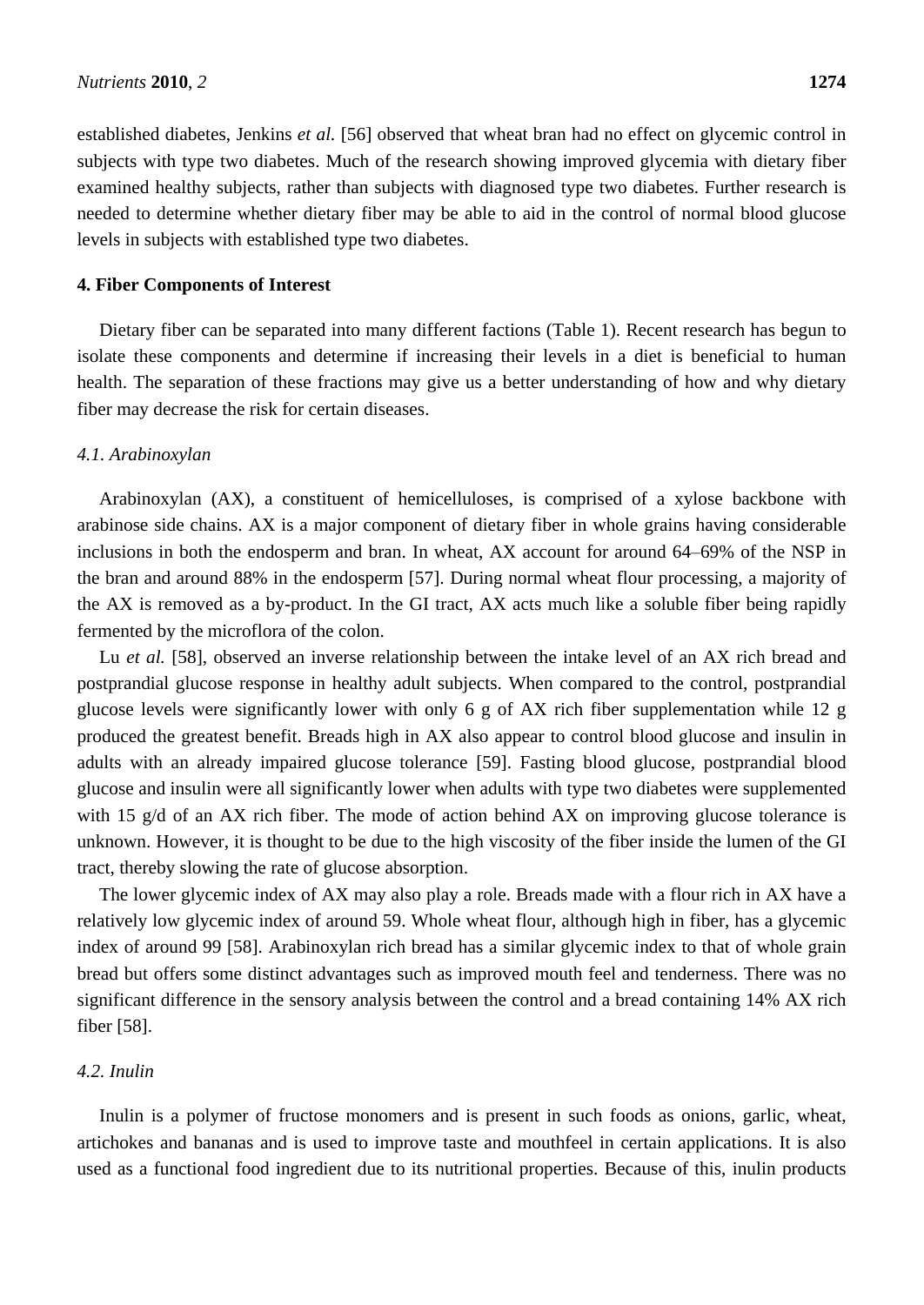can be used as a replacement for fat or soluble carbohydrates without affecting the taste and texture and still contribute to a foods nutritional value.

Enzymatic hydrolyses in the small intestine is minimal (<10%) since inulin consists of beta bonds. Therefore, it enters the large intestine and is almost completely metabolized by the microflora. When fermented, they tend to favor propionate production which, in turn, decreases the acetate to propionate ratio leading to decreased total serum cholesterol and LDL [13], which are important risk factors for CHD.

Inulin has also demonstrated the ability to contribute to the health of the human large intestine as a prebiotic [60]. They demonstrated that inulin stimulated the growth of *bifidobacteria* while restricting the growth of potential pathogenic bacteria such as *E. coli*, *Salmonella*, and *Listeria*. This could prove to be beneficial in such disorders as ulcerative colitis and *C. difficile* infections. Rafter *et al.* [61] agreed with these findings and suggested they were the underlying mechanisms behind the observation that inulin decreased biological compounds associated with colonic cancer, including reduced colorectal cell proliferation and water induced necrosis, decreased exposure to genotoxins, and decreased interleukin-2 release.

Increased mineral absorption may also contribute to the functionality of inulin. Increased calcium absorption, by approximately 20%, was reported in adolescent girls supplemented with inulin [62]. Results from Abrams *et al.* [63], support these findings in a longer (one year) study of pubertal boys and girls consuming an inulin supplement. Subjects in the treatment group also experienced increased bone mineral density when compared to the control. The mechanisms behind these findings are still unclear but may be due to increased calcium absorption from the colon or possibly an increased solubility in the lumen of the GI tract due to short chain fatty acids. Finally, it may increase absorption through an enhancement of vitamin D.

Inulin may also provide a way to prevent and treat obesity. Cani *et al.* [64] demonstrated that oligofructose, a subgroup of inulin, increased satiety in adults which led to a decrease in total energy intake. This is thought to be due to short chain fatty acids and their ability to increase appetite suppressing hormones such as glucagon-like peptide 1 (GLP-1).

## *4.3. β-glucan*

β-glucan is a linear polysaccharide of glucose monomers with β(1→4) and β(1→3) linkages and found in the endosperm of cereal grains, primarily barley and oats. β-glucan concentrations in North American oat cultivars range from 3.9% to 6.8% [65]. β-glucan is water soluble and highly viscous at low concentrations [66].

The physiological benefits due to β-glucan seem to stem from their effect on lipid metabolism and postprandial glucose metabolism. Many studies agree an inverse relationship exists between consumption levels of β-glucan and cholesterol levels. Several recent studies, in both hypercholesterolemic [67] and healthy [68] subjects, found that the daily consumption of 5 g of β-glucan significantly decreased serum total and LDL cholesterol. Davidson *et al.* [35] found that only a daily consumption of 3.6 g β-glucan was needed to produce the same significant effects. The same relationship also has been reported to occur between β-glucan and postprandial glucose and insulin responses in both diabetic and healthy subjects. Biorklund *et al.* [69] found that 5 g of β-glucan from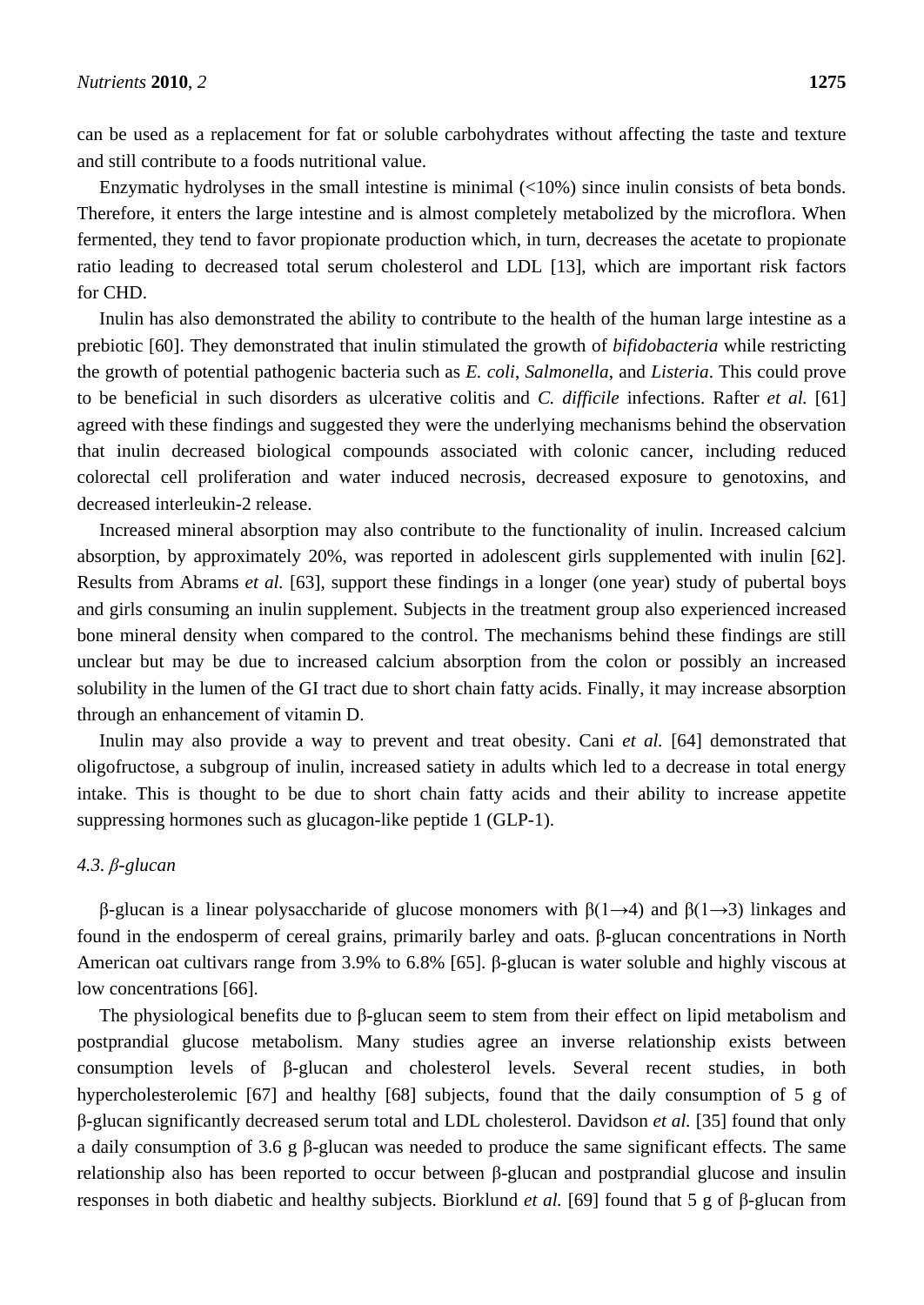oats significantly decreased postprandial glucose and insulin levels in healthy adults. Tappy *et al.* [70] reported the same results in adult subjects diagnosed with type two diabetes who consumed 4.0, 6.0 or 8.4 g of β-glucan.

Most authors agree that β-glucan's viscosity in the GI tract is the most probable mechanism in which it decreases serum cholesterol levels as well as improves post prandial glucose metabolism. This gellation property may decrease bile acid absorption by increasing intestinal viscosity and increase bile acid excretion. This subsequently results in a higher hepatic cholesterol synthesis because of the higher need for bile acid synthesis [71]. The same viscosity may also delay glucose absorption into the blood thus lowering post prandial glucose and insulin levels. Nazare *et al.* [72] observed that 5 g of oat β-glucan added to an oat concentrate cereal significantly delayed, but did not reduce, total glucose absorption.

The production of short chain fatty acids from β-glucan may also be a probable mechanism behind its observed metabolic effects. Fermentation of oat β-glucan has been shown to yield larger amounts of propionate [73,74]. Propionate has been shown to significantly inhibit cholesterol synthesis in humans [13] and is thought to be due to the inhibition of the rate limiting enzyme HMG CoA reductase [75].

Not all research however, agrees that β-glucan can affect lipid and glucose absorption/metabolism. Keogh *et al.* [76] observed that treatments of 8.1 to 11.9 g/d of barley β-glucan had no effect on total or LDL cholesterol in mildly hyperlipidemic adults. Cugent-Anceau *et al.* [77] not only observed that 3.5 g of oat β-glucan added to soup did not alter serum lipid profiles, but also produced no change in postprandial glucose levels.

The inconsistency between studies is thought to be due to the molecular weight (MW) and solubility of the β-glucan. The MW can be changed by several factors including food processing and the source of the β-glucan. Suortti *et al.* [78] states that heating, such as in extrusion and baking, decreases the molecular weight of β-glucan therefore decreasing its viscosity inside the GI tract. Theuwissen and Meinsk [67] and Naumann *et al.* [68] both used a β-glucan obtained through a dry milling process in which it is not significantly degraded. Keogh *et al.* [78] however, obtained their β-glucan from a hot water extraction process which may have decreased MW and in turn intestinal viscosity. Kerckhoffs *et al.* [79] supports this theory as they observed that β-glucan, when added to bread or cookies, produced no change in the lipoprotein profile of mildly hypercholesterolemic adults. However, when the same β-glucan was added to orange juice, serum LDL decreased significantly. The bread baking process decreased the MW of the β-glucan. Unfortunately, this study failed to list the MW weight of the β-glucan in the orange juice.

Different sources of β-glucan may also differ in their molecular weight and viscosity. Oats were the β-glucan source for the Theuwissen and Meinsk [67] and Naumann *et al.* [68] studies while Keogh *et al.* [76] utilized barley. Biorklund *et al.* [69] found similar results in that 5 g of β-glucan derived from oats significantly lowered serum cholesterol and postprandial glucose and insulin levels while the same level of β-glucan derived from barley produced no effects. Since the MW can vary among oat varieties [80] it may be safe to assume that the MW can also vary among cereal grain types.

Oat and barley β-glucan also seem to differ in their solubility which would have a direct effect on intestinal viscosity. Gaidosova *et al.* [81] found that the solubility of barely β-glucan was significantly higher than that of oats.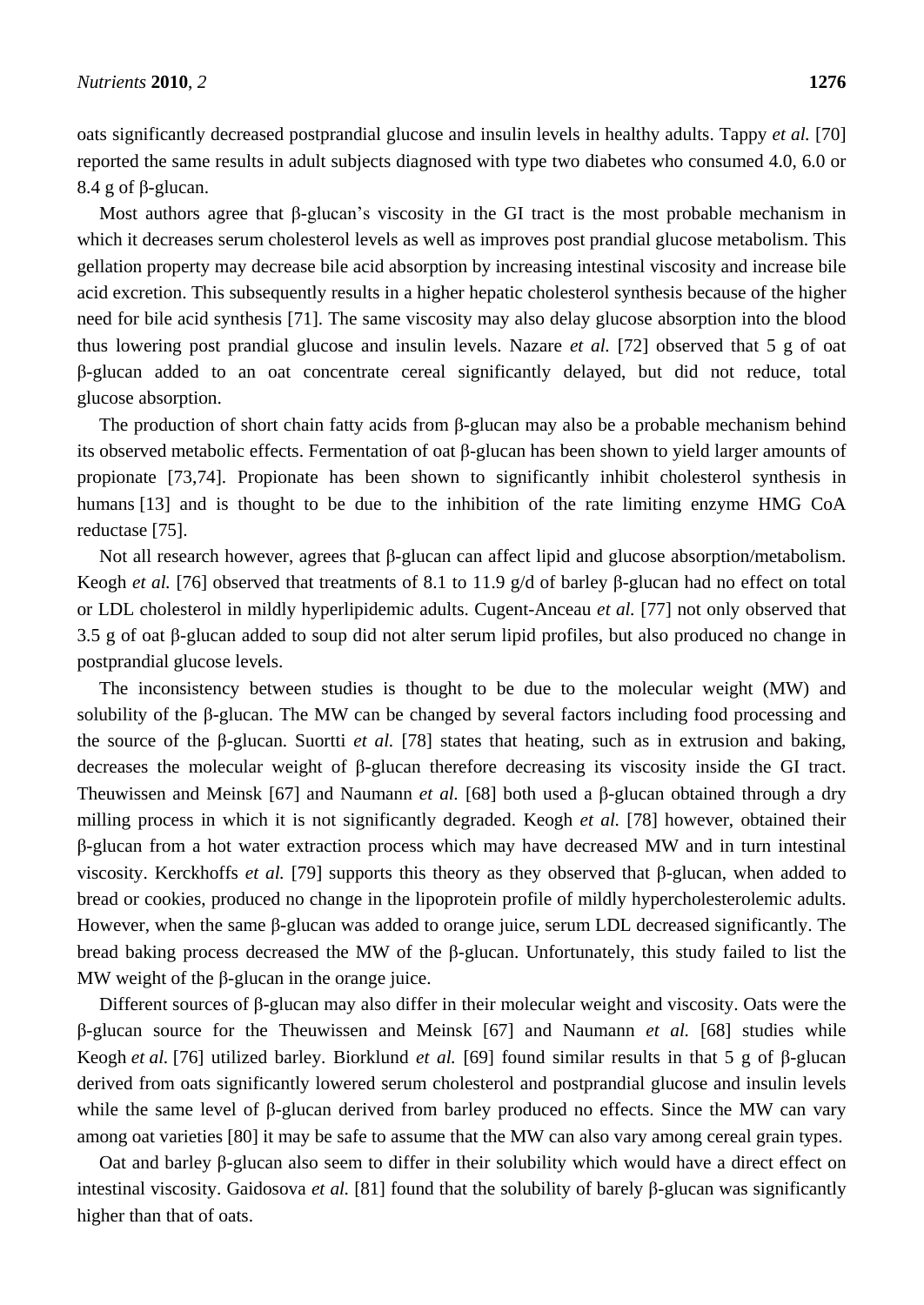Oat and barley varieties may also play a role on the MW of β-glucan. Yao *et al.* [80] observed large differences in viscosity between β-glucan solutions from different oat varieties as a result of β-glucan's wide range of molecular weights. Torronen *et al.* [82] using a lower MW (370,000 da) β-glucan found no changes in serum lipid profiles in men with mild to moderate hypercholesterolaemia when compared to a control. Cugent-Anceau *et al.* [83], also using a low molecular weight (80,000 da) β-glucan, found similar negative results. However, when a high MW (1,200,000 da) β-glucan was used, it reduced serum cholesterol levels in the same class of subjects [84]. Kim *et al.* [73] disagreed with these findings when they reported that a lower molecular weight β-glucan bound significantly more bile acid *in vitro*. It should be noted however, that the β-glucan in this study was not in its natural form. Extracted β-glucan was treated with lichenase to yield the different molecular weights.

#### *4.4. Pectin*

Pectin is a linear polymer of galacturonic acid connected with  $\alpha$  (1→4) bonds. Regions of this backbone are substituted with  $\alpha$  (1→2) rhamnopyranose units from which side chains of neutral sugars such as galactose, mannose, glucose and xylose occur. Pectin is a water soluble polysaccharide that bypasses enzymatic digestion of the small intestine but is easily degraded by the microflora of the colon. Citrus fruit contains anywhere from 0.5% to 3.5% pectin with a large concentration located in the peel. Commercially extracted pectins are also available and are typically used in food applications which require a gelling or a thickening agent.

Inside the GI tract, pectin maintains this ability to form a gel or thicken a solution. This is thought to be the likely mechanism behind its many beneficial effects on health including dumping syndrome [85], improved cholesterol and lipid metabolism [86], and diabetes prevention and control [87]. However, pectin also contains some unique abilities that may treat or prevent other diseases/disorders such as intestinal infections, atherosclerosis, cancer and obesity.

Several recent clinical studies, Rabbani *et al.* [88] and Triplehorn and Millard [89], demonstrated that oral pectin supplementation to children and infants reduced acute intestinal infections and significantly slowed diarrhea. This is thought to be due to a reduction in pathogenic bacteria such as *Shigella*, *Salmonella*, *Klebsiella*, *Enterobacter*, *Proteus* and *Citrobacter*. This is supported by Olano-Martin *et al.* [90] who observed that pectin stimulated the growth of certain strains of *Bifidobacteria* and *Lactobacillus in vitro*. These bacteria are considered to be directly related to the health of the large intestine and their concentrations depict a healthy microflora population.

The quality of fibrin is thought to be an important risk factor for atherosclerosis, stroke and coronary heart disease. Pectin has been shown to increase fibrin permeability and decrease fibrin tensile strength in hyperlipidaemic men [91]. Although the mechanism behind this is unknown, it is thought to be due in part to acetate production. Pectin yields predominantly acetate in the colon which is thought to enter peripheral circulation and alter fibrin architecture.

Pectin may also have a potential role in the complicated area of cancer prevention. Nangia-Makker *et al.* [92] found that pectin was able to bind to and decrease tumor growth and cancerous cell migration in rats fed modified citrus pectin. This is thought to be a result of pectin binding to galectin-3 and inhibiting some of its functions.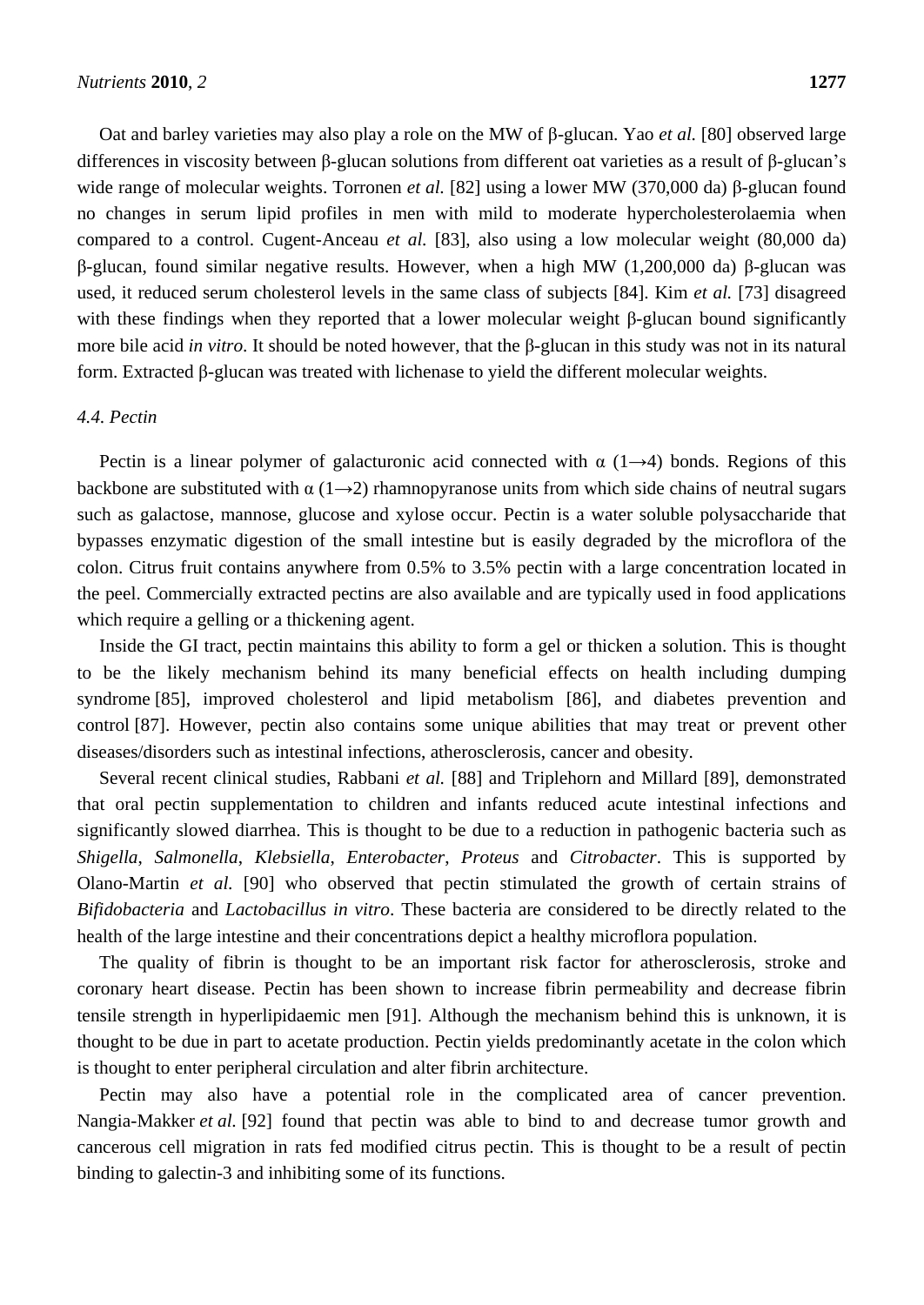## *4.5. Bran*

Bran is the outer most layer of a cereal grain and consists of the nucellar epidermis, seed coat, pericarp and aleurone. The aleurone consists of heavy walled, cube shaped cells which are composed primarily of cellulose. It is low in starch and high in minerals, protein, and fat. However, due to its thick cellulosic walls, these nutrients are virtually unavailable for digestion in monogastric species. The AACC defines oat bran as ―*the food which is produced by grinding clean oat groats or rolled oats and separating the resulting oat flour by sieving bolting, and/or other suitable means into fractions* such that the oat bran fraction is not more than 50% of the original starting material and has a total *betaglucan content of at least 5.5% (dry-weight basis) and a total dietary fiber content of at least* 16.0% (dry-weight basis), and such that at least one-third of the total dietary fiber is soluble fiber." [19].

Bran from a wide array of cereal grains have been shown to have an effect on postprandial glucose levels, serum cholesterol, colon cancer, and body mass. Although the efficacy of bran may change due to its source, the purpose of this section will just evaluate bran's general effect on the parameters listed above.

In a recent study of healthy adults, 31 g of rye bran decreased peak postprandial glucose levels by 35% when compared to the control [93]. This effect may be due to the high AX content in rye bran. Arabinoxylan, as discussed previously, may increase intestinal viscosity and slow nutrient absorption. In a more lengthy study, Qureshi *et al.* [94] found that subjects suffering type one and two diabetes decreased their fasting glucose levels due to the daily consumption of 10 g of stabilized rice bran over two months. The results may arise due to an increased intestinal viscosity, but is more likely a result of a decreased carbohydrate/caloric intake. Koh-Banerjee *et al.* [31], in a larger clinical study, supports this theory in their finding that for every 20 g/d increase in consumption of bran, body weight decreased by 0.80 lbs. It should be noted that this data remained significant even after adjustment for fat and protein intake, daily activity, caloric intake and baseline weight. In an earlier study, Zhang *et al.* [95] observed that adults with ileostomies, consuming bread rich in rye bran, significantly increased the ileal excretion of fat, nitrogen and energy. This study suggests bran did not delay nutrient absorption in the small intestine but hindered it.

In addition to a possible effect on carbohydrate absorption and metabolism, bran also seems to have the same effect on lipids. In a long term clinical study, Jensen *et al.* [96] reported that an increased daily consumption of bran significantly decreased the risk of coronary heart disease in healthy adult men. This is most likely due to the data reported by Qureshi *et al.* [94] who found that 10 g of rice bran consumed for eight weeks was able to decrease serum total cholesterol, LDL cholesterol and triglycerides. The mechanisms behind these effects may be two fold. The reduction in cholesterol levels is likely due to an increase in bile acid synthesis. Andersson *et al.* [97] found that oat bran doubled the serum concentration of 7α-hydroxy-4-cholesten-3-one (α-HC), which is a metabolite in the synthesis of bile acids that is oxidized from  $7\alpha$ -hydroxycholesterol. The reduction in serum triglyceride levels may be a result of a decreased absorption of fat from the small intestine [95].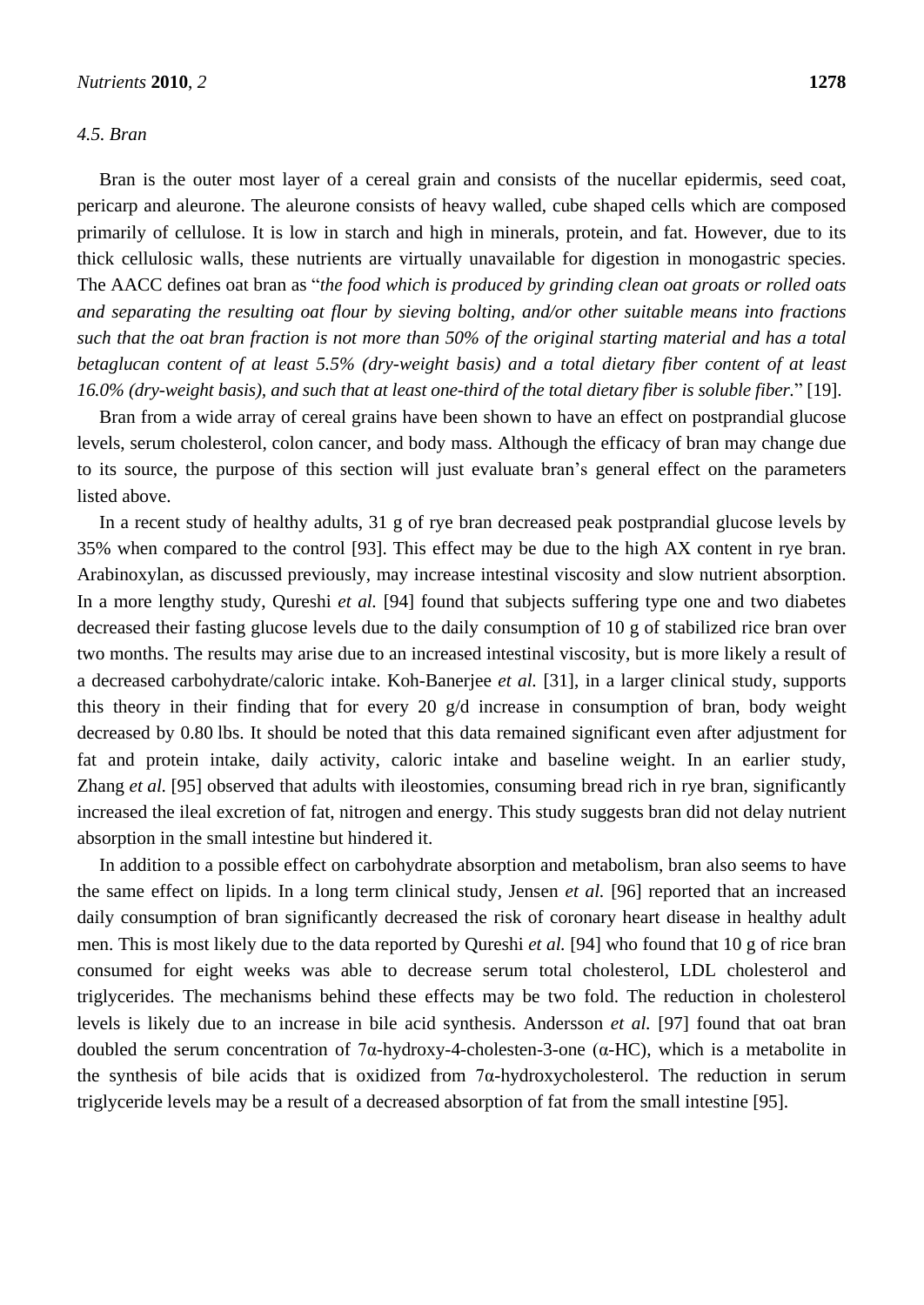## *4.6. Cellulose*

Cellulose is a linear chain of  $\beta(1\rightarrow4)$  linked glucose monomers and is the structural component of cell walls in green plants and vegetables. It is water insoluble and inert to digestive enzymes in the small intestine. However, it can go through microbial fermentation to a certain degree in the large intestine in turn producing SCFA.

Natural cellulose can be divided into two groups: Crystalline and amorphous. The crystalline component, which is made up of intra and intermolecular non covalent hydrogen bonds, make cellulose insoluble in water. However, many modified celluloses such as powdered cellulose, microcrystalline cellulose and hydroxypropylmethyl cellulose have been developed and are used as food ingredients. The difference between natural and modified celluloses is the extent of crystallization and hydrogen bonding. When these hydrogen bonds are disrupted and the crystallinity is lost, the cellulose derivative becomes water soluble [98].

Little research has been conducted evaluating the effects of cellulose in humans. Therefore, studies in other models such as the rat will be discussed. The translation to human relevance is poorly understood and debatable. Cellulose pills have been made available for human consumption with the theory that cellulose may decrease a person's caloric intake. Although no human studies could be found to support this, several animal studies using cats [99], dogs [100] and rats [101] have shown that increasing dietary cellulose can reduce daily energy intake. This is most likely a dilution factor since cellulose is virtually undigested in the small intestine and only 51% metabolized by the microflora of the colon.

Many studies have evaluated the effect of cellulose on blood glucose and insulin levels in many different models. However, the data is extremely contradictory and may depend on the subject, type of cellulose and other unknown factors. Using the rat [102], dog [103] and cat [104], natural cellulose was shown to decrease postprandial glucose and insulin levels. However, similar studies in pigs [105] and humans [106] demonstrated that natural cellulose had no effect on these parameters. Studies using modified celluloses showed more consistent data. Microcrystalline cellulose has shown the ability to decrease blood glucose levels in the pig [107] and rat [108]. Complimenting this, methylcellulose had demonstrated the same effects in humans. Lightowler and Henry [109] found that adding only 1% high viscosity hydroxypropylmethylcellulose (HV-HPMC) to mashed potatoes decreased postprandial glucose levels by 37% in healthy adults. Also, Maki *et al.* [110] reported an acute 35% reduction in postprandial blood glucose due to 4 g of HV-HPMC in overweight subjects.

Modified cellulose has also been reported to effect lipid metabolism. Maki *et al.* [111,112] both observed a significant reduction in total and LDL cholesterol in hypercholesterolemic adults consuming 5 g/d of HV-HPMC for four weeks. Interestingly, in subjects already receiving statin drugs, HV-HPMC was able to further reduce total and LDL cholesterol.

According to this, modified celluloses may be more beneficial than natural cellulose. These modified celluloses, as described above, act like soluble fiber thus adding to the viscosity of the GI tract. Therefore, it is assumed that increased intestinal viscosity delays nutrient absorption and increases bile acid excretion.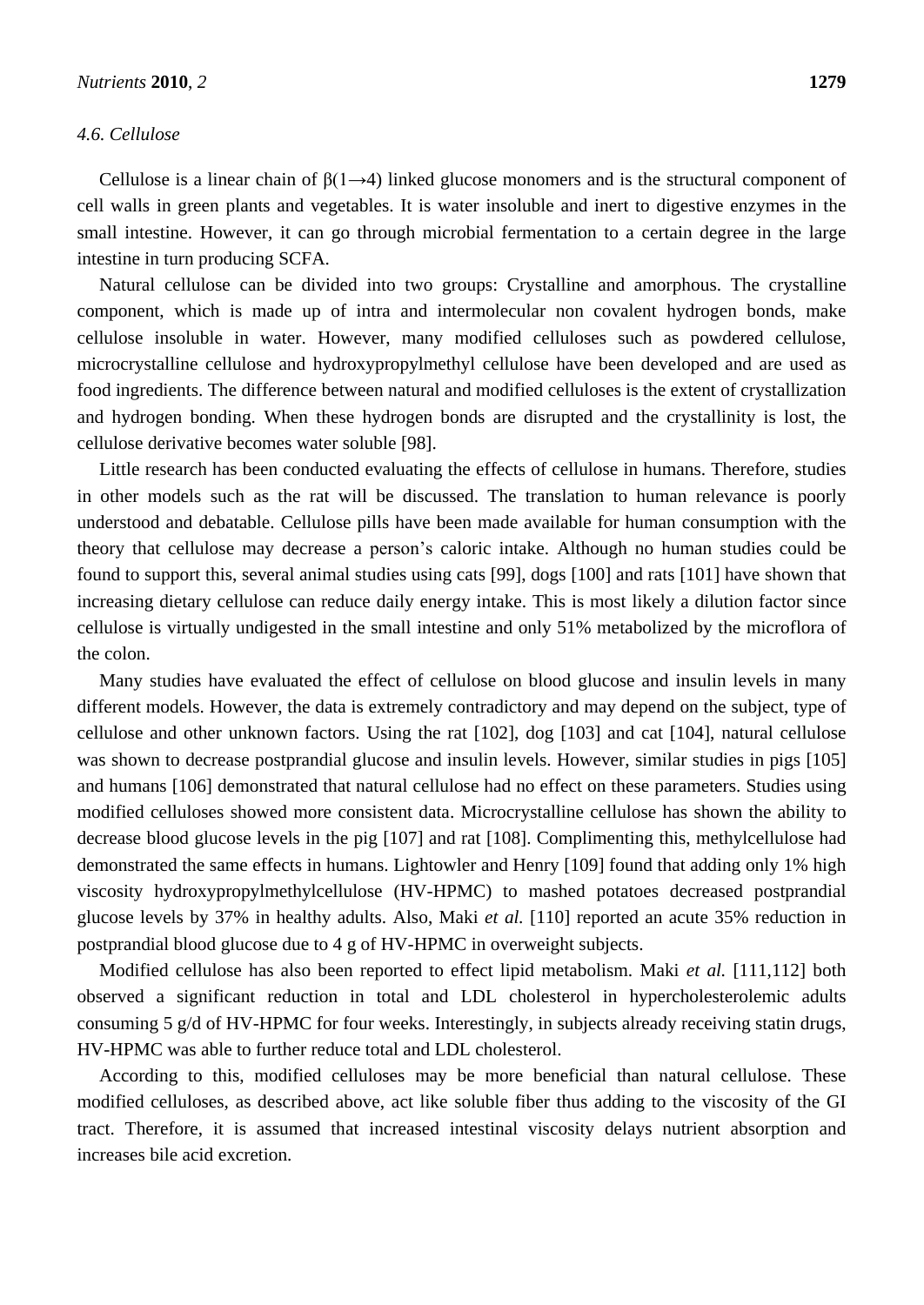#### *4.7. Resistant Starch*

Resistant starches (RS) are defined as any starch not digested in the small intestine [113]. RS behaves like soluble fiber without sacrificing palatability and mouth feel. Thus, resistant starch tries combining the health benefits of dietary fiber/whole grain with the sensory feel of refined carbohydrates.

RS has been classified into four basic "types". Type 1 (RS1) is made up of starch granules surrounded by an indigestible plant matrix. Type 2 (RS2) occurs in its natural form such as in an uncooked potato and high amylose maize. Type 3 (RS3) are crystallized starches made by unique cooking and cooling processes. Type 4 (RS4) is a starch chemically modified by esterification, crosslinking, or transglycosylation and is not found in nature. Few studies have compared types, but one recent study by Haub *et al.* [114] reported that cross-linked RS4 elicited a greater glucose lowering effect than the more commonly tested RS2.

A majority of human studies involving RS have shown a decrease in postprandial blood glucose and insulin levels. However, it is difficult to completely understand these effects due to differences in study design and the type of RS used. Behall *et al.* [115] found that women consuming 0.71 g, 2.57 g or 5.06 g of RS had significantly lower postprandial glucose and insulin levels when compared to the control. However, this study failed to maintain an equal amount of available carbohydrate between the treatments and control. Therefore, it is difficult to determine whether the attenuation of glucose and insulin was due to the RS or the fact that there was less available carbohydrate in the meal. Similarly, Reader *et al.* [116] reported that 7.25 g of RS added to an energy bar decreased blood glucose and insulin levels in healthy adults. But, ingredients, amount of ingredients and nutrient levels were different for each treatment. A recent study by Al-Tamimi *et al.* [117], however removed these variables by controlling for non starch ingredients and available carbohydrates. It was reported that postprandial blood glucose and insulin levels were significantly reduced with the supplementation of 30 g of RS4.

Several studies report that longer term consumption of a RS may decrease fasting cholesterol and triglyceride levels. In a five week study, Behall *et al.* [118] found that men consuming 34% of their energy from high amylose maize, when compared to a high amylopectin carbohydrate, had significantly reduced fasting cholesterol and triglyceride levels. Resier *et al.* [119] reported similar results in an isocaloric and isonutrient diet with either high amylose maize or fructose. Porikos and Van Itallie [120] suggest that an interaction exists between sucrose, and therefore most likely fructose, and saturated fatty acids in turn promoting serum triglyceride levels. Interestingly, the relationship does not seem to exist for polyunsaturated fatty acids. The likely mechanism behind the ability of RS to decrease cholesterol levels is an increased intestinal viscosity. However, some studies, such as Jenkins *et al.* [121], report conflicting data as RS2 and RS3 had no effect on serum lipid profiles. While using the same type of RS, subjects were only tested for two weeks. It may be that the RS requires a longer period of time to promote an effect.

Research has also been conducted which evaluates the effect of RS on fat oxidation and storage. However, data between studies are contradictory with no clear conclusions. Tagliabue *et al.* [122] reported that RS2, obtained from raw potatoes, was able to increase fat oxidation 5 h postprandial. However, the test diet, consisting of the RS2, had significantly less gross and metabolizable energy. Therefore, it is difficult to determine if the increased fat oxidation was due to the RS2 or a decreased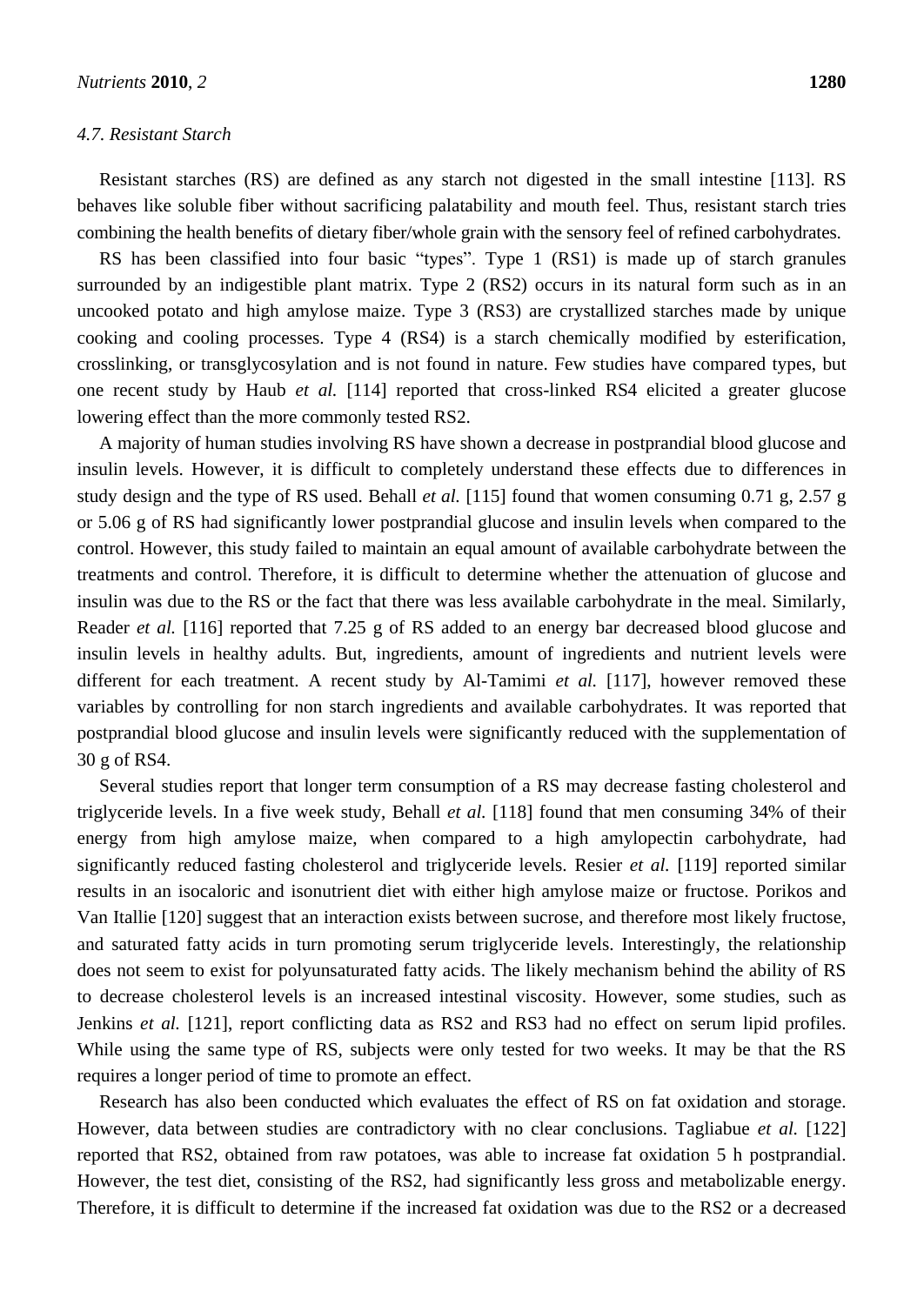caloric intake. A 10 week study by Howe *et al.* [123] may suggest the latter. High amylose starch, compared to a high amylopectin, produced no change on fat oxidation when an isocaloric diet was consumed. Conversely, Robertson *et al.* [124] reported that 30 g of RS2 added to healthy subjects habitual diet resulted in a significant decrease in subcutaneous abdominal adipose tissue non-esterfied fatty acid (NEFA) and glycerol release. This may be a result of increased peripheral SCFA metabolism or ghrelin secretions.

#### **5. Conclusions**

In a simplified definition, dietary fiber is a carbohydrate that resists digestion and absorption and may or may not undergo microbial fermentation in the large intestine. This definition is essentially the basis to its correlation between consumption levels and possible health benefits. Dietary fiber consists of many different constituents, however; some are of particular interest and include arabinoxylan, inulin, β-glucan, pectin, bran and resistant starches. These individual components of dietary fiber have been shown to significantly play an important role in improving human health. Current research is paying particular attention to these elements; although further research is needed to better understand particular health claims and the mechanisms involved.

A large amount of research has reported an inverse relationship between fiber consumption and the risk for coronary heart disease and several types of cancer. For that reason, the FDA has adopted and published the claim that increased consumption of dietary fiber can reduce the prevalence of coronary heart diseases and cancer. The mechanisms behind these findings are still unclear. However, it is thought to be attributed to several factors including increasing bile acid excretion, decreased caloric intake, increased short chain fatty acid production, carcinogen binding effects, increased antioxidants, and increased vitamins and minerals.

Although not as yet adopted by the FDA, dietary fiber is suggested to play a role in other conditions such as obesity and diabetes. Although some data are contradictory, a majority of studies regarding dietary fiber report a decrease of these two conditions with increased consumption of fiber.

The digestive and viscosity characteristics of dietary fiber are the likely modes of action which affect diabetes and obesity risk. These mechanisms appear to decrease nutrient absorption, therefore, decreasing metabolizable energy. Dietary fiber may also be able to decrease gross energy of a food due to its lower energy density.

Further studies are needed in certain areas of dietary fiber research. Those of particular interest are in the components of fiber such as β-glucan, arabinoxylan, resistant starches, *etc.* These sub fractions may give a better understanding of the health benefits of dietary fiber as well as the mechanisms behind them.

#### **References**

- 1. Tucker, L.A.; Thomas, K.S. Increasing total fiber intake reduces risk of weight and fat gains in women. *J. Nutr.* **2009**, *139*, 576-581.
- 2. Meyer, K.A.; Kushi, L.H.; Jacobs, D.R., Jr.; Slavin, J.; Sellers, T.A.; Folsom, A.R. Carbohydrates, dietary fiber, and incident type 2 diabetes in older women. *Am. J. Clin. Nutr.* **2000**, *71*, 921-930.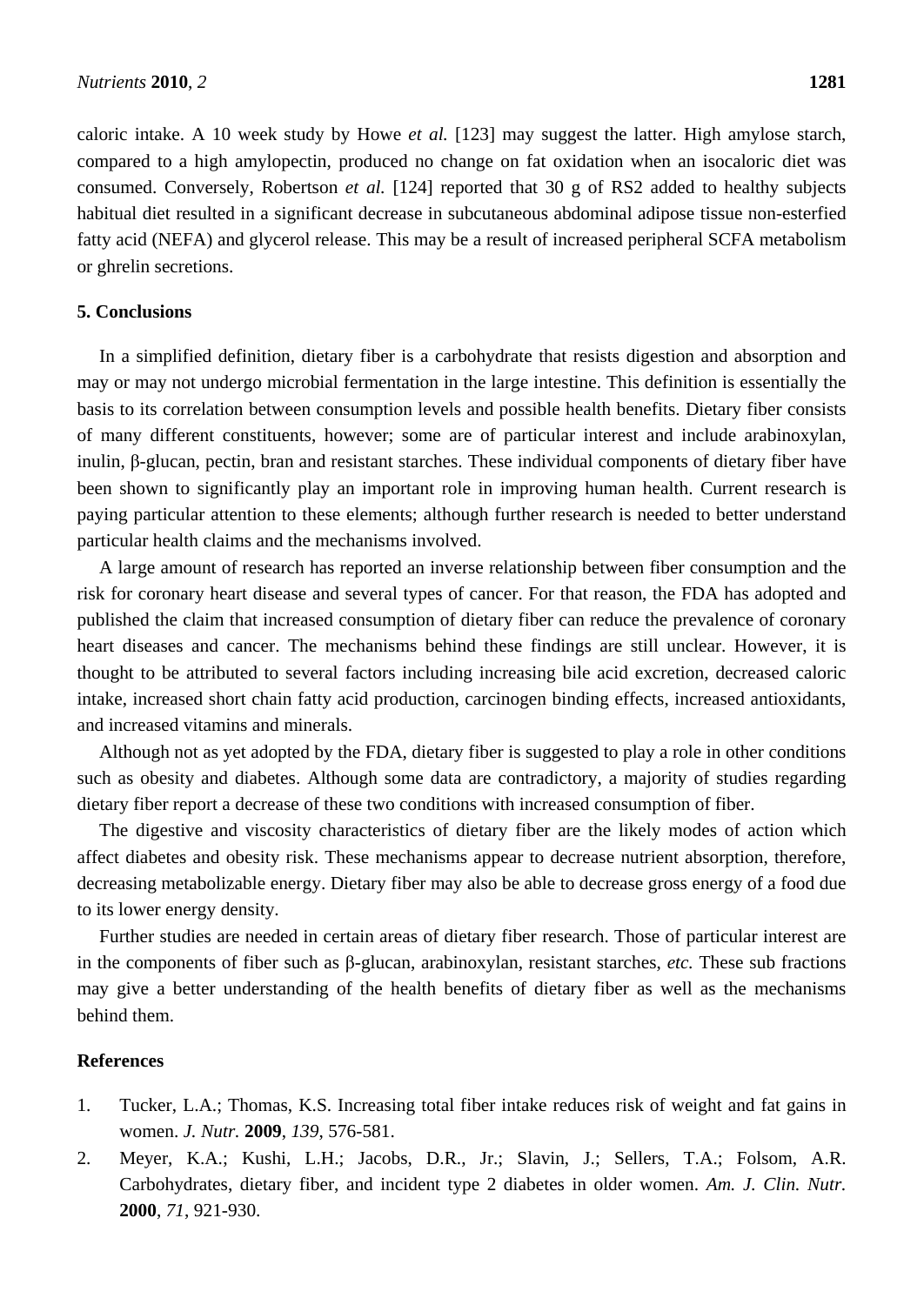- 3. Park, Y.; Brinton, L.A.; Subar, A.F.; Hollenbeck, A.; Schatzkin, A. Dietary fiber intake and risk of breast cancer in postmenopausal women: The National Institutes of Health-AARP Diet and Health Study. *Am. J. Clin. Nutr.* **2009**, *90*, 664-671.
- 4. Streppel, M.T.; Ocke, M.C.; Boshuizen, H.C.; Kok, F.J.; Kromhout, D. Dietary fiber intake in relation to coronary heart disease and all-cause mortality over 40 y: The Zutphen Study. *Am. J. Clin. Nutr.* **2008**, *88*, 1119-1125.
- 5. FDA. Health claims: Fiber-contaning grain products, fruits and vegetables and cancer. In *Code of Federal Regulations*; Food and Drug Administration: Silver Spring, MD, USA, 2008; Volume 2.
- 6. Nomura, A.M.; Hankin, J.H.; Henderson, B.E.; Wilkens, L.R.; Murphy, S.P.; Pike, M.C.; Le Marchand, L.; Stram, D.O.; Monroe, K.R.; Kolonel, L.N. Dietary fiber and colorectal cancer risk: The multiethnic cohort study. *Cancer Causes Control* **2007**, *18*, 753-764.
- 7. Schatzkin, A.; Park, Y.; Leitzmann, M.F.; Hollenbeck, A.R.; Cross, A.J. Prospective study of dietary fiber, whole grain foods, and small intestinal cancer. *Gastroenterology* **2008**, *135*, 1163-1167.
- 8. Young, G.P.; Hu, Y.; Le Leu, R.K.; Nyskohus, L. Dietary fibre and colorectal cancer: A model for environment—gene interactions. *Mol. Nutr. Food Res.* **2005**, *49*, 571-584.
- 9. Adlercreutz, H.; Hamalainen, E.; Gorbach, S.L.; Goldin, B.R.; Woods, M.N.; Brunson, L.S.; Dwyer, J.T. Association of Diet and Sex-Hormones in Relation to Breast-Cancer. *Eur. J. Cancer Clin. Oncol.* **1987**, *23*, 1725-1726.
- 10. FDA. Health claims: fruits, vegetables, and grain products that contain fiber, particularly soluble fiber, and risk of coronary heart disease. In *Code of Federal Regulations*; Food and Drug Administration: Silver Spring, MD, USA, 2008; Volume 2.
- 11. Pereira, M.A.; O'Reilly, E.; Augustsson, K.; Fraser, G.E.; Goldbourt, U.; Heitmann, B.L.; Hallmans, G.; Knekt, P.; Liu, S.M.; Pietinen, P.; Spiegelman, D.; Stevens, J.; Virtamo, J.; Willett, W.C.; Ascherio, A. Dietary fiber and risk of coronary heart disease—A pooled analysis of cohort studies. *Arch. Intern. Med.* **2004**, *164*, 370-376.
- 12. Story, J.A.; Furumoto, E.J.; Buhman, K.K. Dietary fiber and bile acid metabolism—an update. *Adv. Exp. Med. Biol.* **1997**, *427*, 259-266.
- 13. Amaral, L.; Morgan, D.; Stephen, A.M.; Whiting, S. Effect of Propionate on Lipid-Metabolism in Healthy-Human Subjects. *FASEB J.* **1992**, *6*, A1655.
- 14. Esposito, K.; Nappo, F.; Giugliano, F.; Di Palo, C.; Ciotola, M.; Barbieri, M.; Paolisso, G.; Giugliano, D. Meal modulation of circulating interleukin 18 and adiponectin concentrations in healthy subjects and in patients with type 2 diabetes mellitus. *Am. J. Clin. Nutr.* **2003**, *78*, 1135-1140.
- 15. Ma, Y.S.; Griffith, J.A.; Chasan-Taber, L.; Olendzki, B.C.; Jackson, E.; Stanek, E.J.; Li, W.J.; Pagoto, S.L.; Hafner, A.R.; Ockene, I.S. Association between dietary fiber and serum C-reactive protein. *Am. J. Clin. Nutr.* **2006**, *83*, 760-766.
- 16. Ogden, C.L.; Carroll, M.D.; Curtin, L.R.; McDowell, M.A.; Tabak, C.J.; Flegal, K.M. Prevalence of overweight and obesity in the United States, 1999–2004. *J. Am. Med. Assoc.* **2006**, *295*, 1549-1555.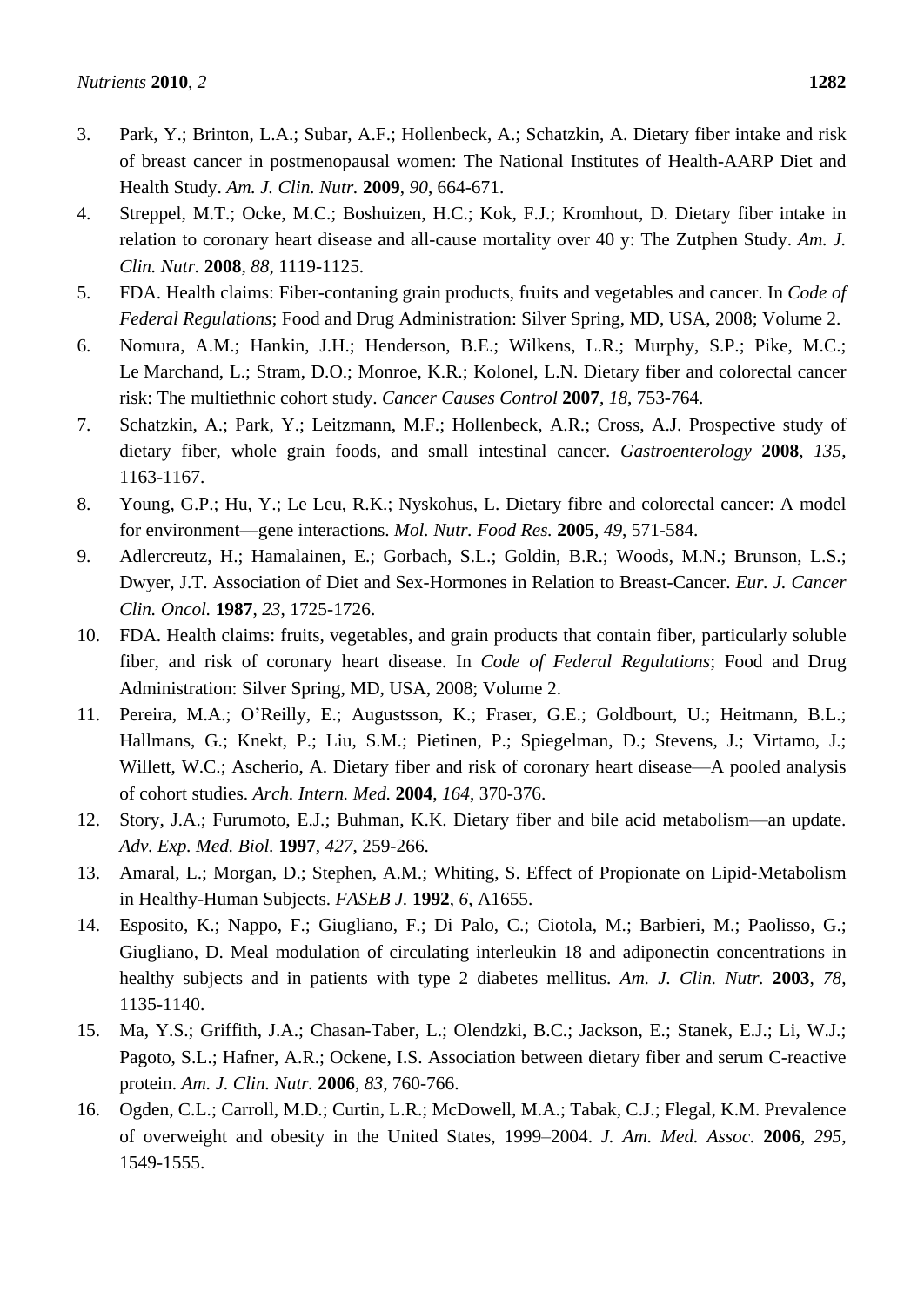- 17. Mokdad, A.H.; Ford, E.S.; Bowman, B.A.; Dietz, W.H.; Vinicor, F.; Bales, V.S.; Marks, J.S. Prevalence of obesity, diabetes, and obesity-related health risk factors, 2001. *J. Am. Med. Assoc.* **2003**, *289*, 76-79.
- 18. Weickert, M.O.; Pfeiffer, A.F.H. Metabolic effects of dietary and prevention of diabetes. *J. Nutr.* **2008**, *138*, 439-442.
- 19. AAAC. AACC adopts oat bran definition. Available online: http://www.aaccnet.org/news/pdfs/ OatBran.pdf (accessed on 12 October 2010).
- 20. DeVries, J.W. On defining dietary fibre. *Proc. Nutr. Soc.* **2003**, *62*, 37-43.
- 21. FAO/WHO Codex Alimentarius Commission. Available online: http://www.codexalimentarius. net/download/standards/34/CXG\_002e.pdf (accessed on 12 October 2010).
- 22. Jones, J. Update on defining dietary fiber. *Cereal Foods World* **2000**, *45*, 219-220.
- 23. Sizer, F.; Whitney, E. *Nutrition: Concepts and Controversies*, 11th ed.; Thomson Wadsworth: Belmont, CA, USA, 2008.
- 24. Wong, J.M.; Jenkins, D.J. Carbohydrate digestibility and metabolic effects. *J. Nutr.* **2007**, *137*, 2539S-2546S.
- 25. Liu, R.H. Health benefits of fruit and vegetables are from additive and synergistic combinations of phytochemicals. *Am. J. Clin. Nutr.* **2003**, *78*, 517S-520S.
- 26. Weickert, M.O.; Pfeiffer, A.F. Metabolic effects of dietary fiber consumption and prevention of diabetes. *J. Nutr.* **2008**, *138*, 439-442.
- 27. Liu, S.; Stampfer, M.J.; Hu, F.B.; Giovannucci, E.; Rimm, E.; Manson, J.E.; Hennekens, C.H.; Willett, W.C. Whole-grain consumption and risk of coronary heart disease: Results from the Nurses' Health Study. *Am. J. Clin. Nutr.* **1999**, *70*, 412-419.
- 28. Ferguson, L.R.; Chavan, R.R.; Harris, P.J. Changing concepts of dietary fiber: Implications for carcinogenesis. *Nutr. Cancer* **2001**, *39*, 155-169.
- 29. Terry, P.; Giovannucci, E.; Michels, K.B.; Bergkvist, L.; Hansen, H.; Holmberg, L.; Wolk, A. Fruit, vegetables, dietary fiber, and risk of colorectal cancer. *J. Natl. Cancer Inst.* **2001**, *93*, 525-533.
- 30. Li, Z.; Bowerman, S.; Heber, D. Health ramifications of the obesity epidemic. *Surg. Clin. North Am.* **2005**, *85*, 681-701.
- 31. Koh-Banerjee, P.; Franz, M.V.; Sampson, L.; Liu, S.M.; Jacobs, D.R.; Spiegelman, D.; Willett, W.; Rimm, E. Changes in whole-grain, bran, and cereal fiber consumption in relation to 8-y weight gain among men. *Am. J. Clin. Nutr.* **2004**, *80*, 1237-1245.
- 32. Keenan, H.A.; Doria, A.; Aiello, L.P.; King, G.L. Positivity of C-peptide, GADA and IA2 antibodies in type 1 diabetic patients with extreme duration. *Diabetes* **2006**, *55*, A65.
- 33. Baer, D.J.; Rumpler, W.V.; Miles, C.W.; Fahey, G.C. Dietary fiber decreases the metabolizable energy content and nutrient digestibility of mixed diets fed to humans. *J. Nutr.* **1997**, *127*, 579-586.
- 34. Isken, F.; Klaus, S.; Osterhoff, M.; Pfeiffer, A.F.H.; Weickert, M.O. Effects of long-term soluble *vs.* insoluble dietary fiber intake on high-fat diet-induced obesity in C57BL/6J mice. *J. Nutr. Biochem.* **2010**, *21*, 278-284.
- 35. Davidson, M.H.; McDonald, A. Fiber: Forms and functions. *Nutr. Res.* **1998**, *18*, 617-624.
- 36. Schneeman, B.O. Dietary fiber and gastrointestinal function. *Nutr. Res.* **1998**, *18*, 625-632.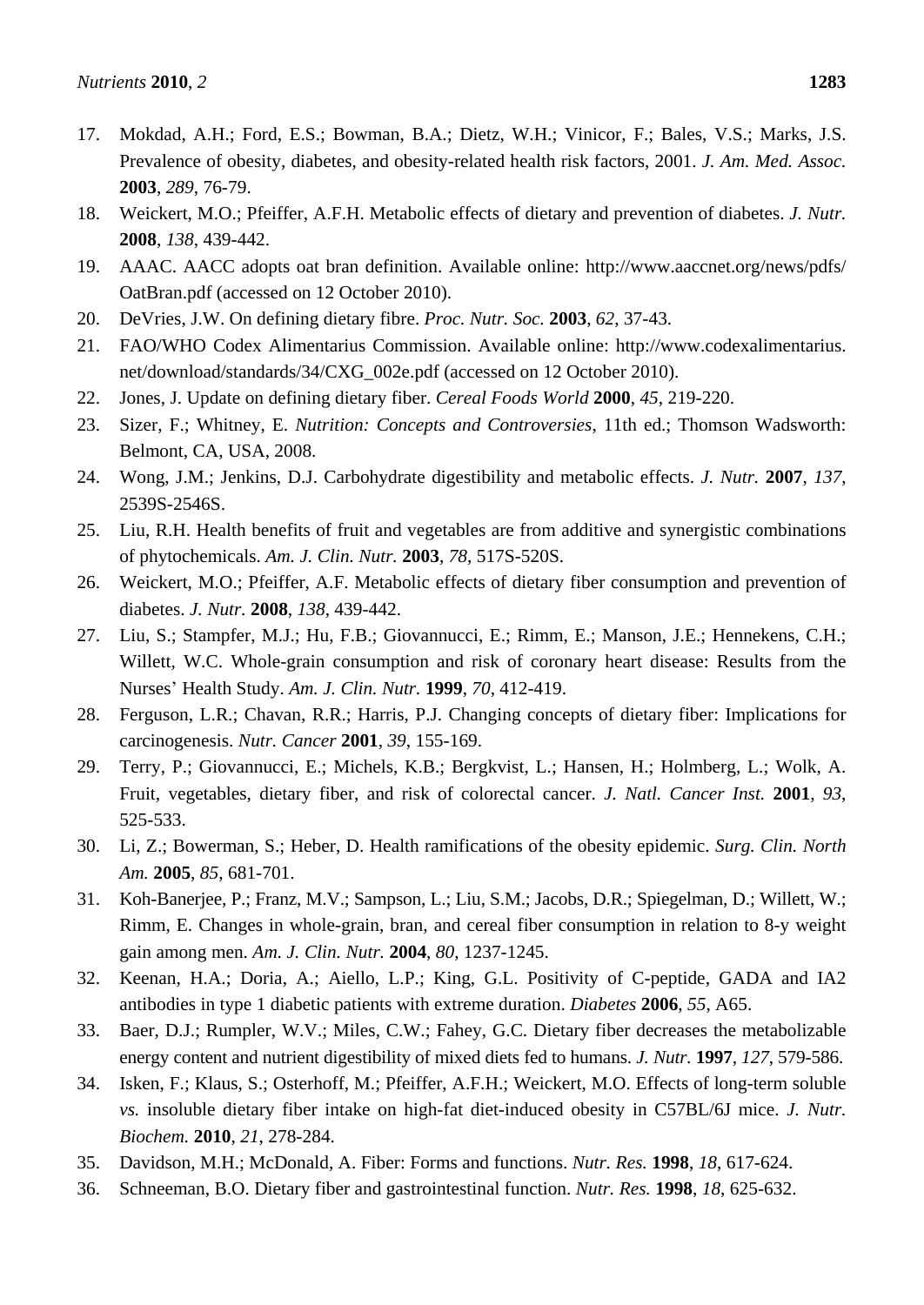- 37. Renteria-Flores, J.A.; Johnston, L.J.; Shurson, G.C.; Gallaher, D.D. Effect of soluble and insoluble fiber on energy digestibility, nitrogen retention, and fiber digestibility of diets fed to gestating sows. *J. Anim. Sci.* **2008**, *86*, 2568-2575.
- 38. Anderson, J.W. Physiological and Metabolic Effects of Dietary Fiber. *Fed. Proc.* **1985**, *44*, 2902-2906.
- 39. Keenan, M.J.; Zhou, J.; McCutcheon, K.L.; Raggio, A.M.; Bateman, H.G.; Todd, E.; Jones, C.K.; Tulley, R.T.; Melton, S.; Martin, R.J.; Hegsted, M. Effects of resistant starch, a non-digestible fermentable fiber, on reducing body fat. *Obesity (Silver Spring)* **2006**, *14*, 1523-1534.
- 40. Du, H.D.; van der A, D.L.; Boshuizen, H.C.; Forouhi, N.G.; Wareham, N.J.; Halkjaer, J.; Tjonneland, A.; Overvad, K.; Jakobsen, M.U.; Boeing, H.; *et al.* Dietary fiber and subsequent changes in body weight and waist circumference in European men and women. *Am. J. Clin. Nutr.* **2010**, *91*, 329-336.
- 41. Meyer, K.A.; Kushi, L.H.; Jacobs, D.R.; Slavin, J.; Sellers, T.A.; Folsom, A.R. Carbohydrates, dietary fiber, and incident type 2 diabetes in older women. *Am. J. Clin. Nutr.* **2000**, *71*, 921-930.
- 42. Hu, F.B.; Manson, J.E.; Stampfer, M.J.; Colditz, G.; Liu, S.; Solomon, C.G.; Willett, W.C. Diet, lifestyle, and the risk of type 2 diabetes mellitus in women. *N. Engl. J. Med.* **2001**, *345*, 790-797.
- 43. Schulze, M.B.; Liu, S.; Rimm, E.B.; Manson, J.E.; Willett, W.C.; Hu, F.B. Glycemic index, glycemic load, and dietary fiber intake and incidence of type 2 diabetes in younger and middle-aged women. *Am. J. Clin. Nutr.* **2004**, *80*, 348-356.
- 44. Jenkins, D.J.; Wolever, T.M.; Leeds, A.R.; Gassull, M.A.; Haisman, P.; Dilawari, J.; Goff, D.V.; Metz, G.L.; Alberti, K.G. Dietary fibres, fibre analogues, and glucose tolerance: Importance of viscosity. *Br. Med. J.* **1978**, *1*, 1392-1394.
- 45. Montonen, J.; Knekt, P.; Jarvinen, R.; Aromaa, A.; Reunanen, A. Whole-grain and fiber intake and the incidence of type 2 diabetes. *Am. J. Clin. Nutr.* **2003**, *77*, 622-629.
- 46. Salmeron, J.; Ascherio, A.; Rimm, E.B.; Colditz, G.A.; Spiegelman, D.; Jenkins, D.J.; Stampfer, M.J.; Wing, A.L.; Willett, W.C. Dietary fiber, glycemic load, and risk of NIDDM in men. *Diabetes Care* **1997**, *20*, 545-550.
- 47. Weickert, M.O.; Mohlig, M.; Koebnick, C.; Holst, J.J.; Namsolleck, P.; Ristow, M.; Osterhoff, M.; Rochlitz, H.; Rudovich, N.; Spranger, J.; Pfeiffer, A.F. Impact of cereal fibre on glucose-regulating factors. *Diabetologia* **2005**, *48*, 2343-2353.
- 48. Samra, R.; Anderson, G.H. Insoluble cereal fiber reduces appetite and short-term food intake and glycemic response to food consumed 75 min later by healthy men. *Am. J. Clin. Nutr.* **2007**, *86*, 972-979.
- 49. Brighenti, F.; Castellani, G.; Benini, L.; Casiraghi, M.C.; Leopardi, E.; Crovetti, R.; Testolin, G. Effect of Neutralized and Native Vinegar on Blood-Glucose and Acetate Responses to a Mixed Meal in Healthy-Subjects. *Eur. J. Clin. Nutr.* **1995**, *49*, 242-247.
- 50. Ostman, E.M.; Liljeberg Elmstahl, H.G.; Bjorck, I.M. Barley bread containing lactic acid improves glucose tolerance at a subsequent meal in healthy men and women. *J. Nutr.* **2002**, *132*, 1173-1175.
- 51. Ferrannini, E.; Barrett, E.J.; Bevilacqua, S.; DeFronzo, R.A. Effect of fatty acids on glucose production and utilization in man. *J. Clin. Invest.* **1983**, *72*, 1737-1747.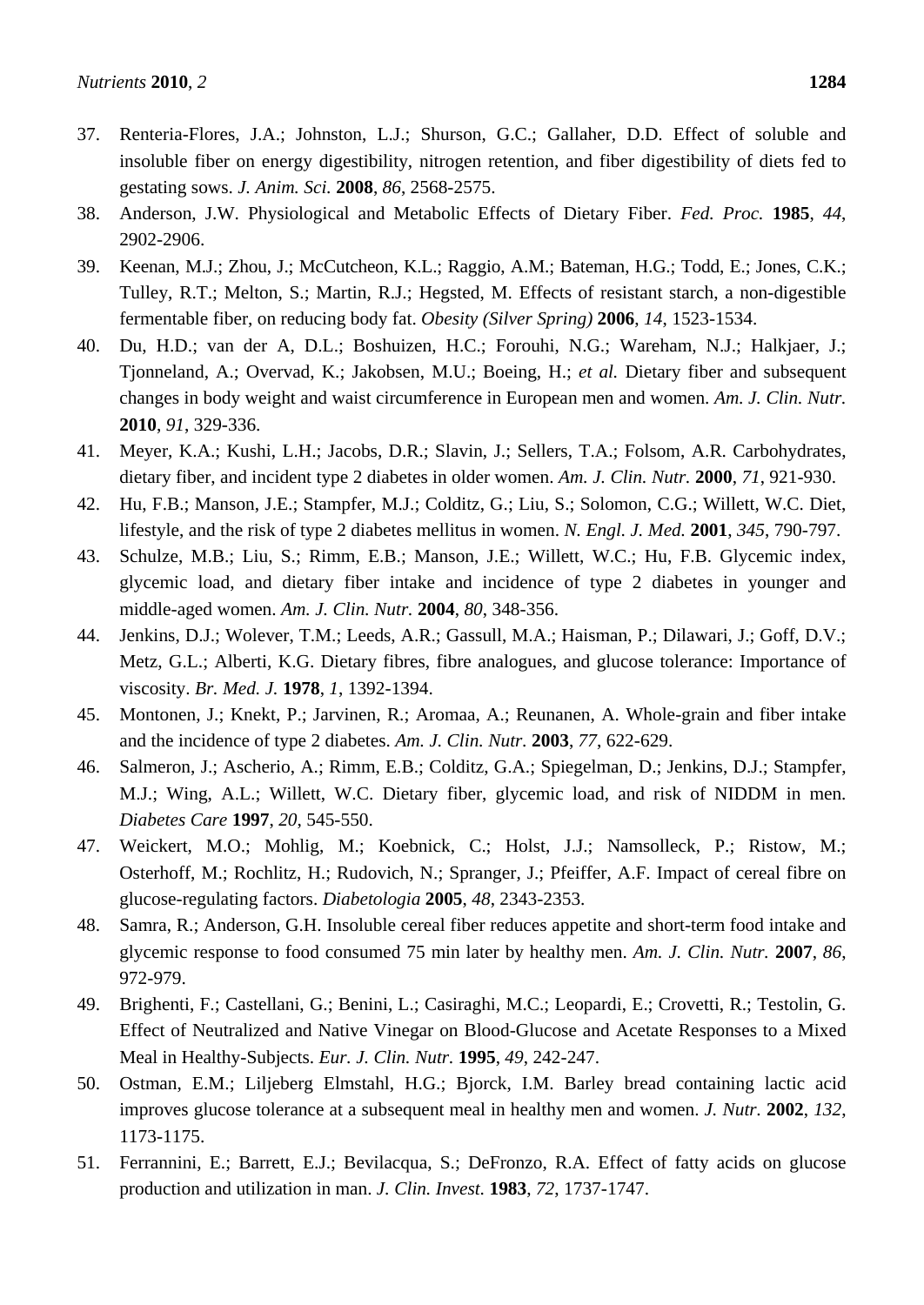- 52. Crouse, J.R.; Gerson, C.D.; Decarli, L.; Lieber, C.S. Role of Acetate in the Reduction of Plasma Free Fatty Acids Produced by Ethanol in Man. *J. Lipid Res.* **1968**, *9*, 509-512.
- 53. Kelley, D.E.; Mandarino, L.J. Fuel selection in human skeletal muscle in insulin resistance—A reexamination. *Diabetes* **2000**, *49*, 677-683.
- 54. Slavin, J.L.; Martini, M.C.; Jacobs, D.R., Jr.; Marquart, L. Plausible mechanisms for the protectiveness of whole grains. *Am. J. Clin. Nutr.* **1999**, *70*, 459S-463S.
- 55. Paolisso, G.; Barbagallo, M. Hypertension, diabetes mellitus, and insulin resistance: The role of intracellular magnesium. *Am. J. Hypertens.* **1997**, *10*, 346-355.
- 56. Jenkins, D.J.A.; Kendall, C.W.C.; Augustin, L.S.A.; Martini, M.C.; Axelsen, M.; Faulkner, D.; Vidgen, E.; Parker, T.; Lau, H.; Connelly, P.W.; Teitel, J.; Singer, W.; Vandenbroucke, A.C.; Leiter, L.A.; Josse, R.G. Effect of wheat bran on glycemic control and risk factors for cardiovascular disease in type 2 diabetes. *Diabetes Care* **2002**, *25*, 1522-1528.
- 57. Ring, S.G.; Selvendran, R.R. Isolation and Analysis of Cell-Wall Material from Beeswing Wheat Bran (Triticum-Aestivum). *Phytochemistry* **1980**, *19*, 1723-1730.
- 58. Lu, Z.X.; Walker, K.Z.; Muir, J.G.; Mascara, T.; O'Dea, K. Arabinoxylan fiber, a byproduct of wheat flour processing, reduces the postprandial glucose response in normoglycemic subjects. *Am. J. Clin. Nutr.* **2000**, *71*, 1123-1128.
- 59. Lu, Z.X.; Walker, K.Z.; Muir, J.G.; O'Dea, K. Arabinoxylan fibre improves metabolic control in people with Type II diabetes. *Eur. J. Clin. Nutr.* **2004**, *58*, 621-628.
- 60. Gibson, G.R.; Beatty, E.R.; Wang, X.; Cummings, J.H. Selective stimulation of bifidobacteria in the human colon by oligofructose and inulin. *Gastroenterology* **1995**, *108*, 975-982.
- 61. Rafter, J.; Bennett, M.; Caderni, G.; Clune, Y.; Hughes, R.; Karlsson, P.C.; Klinder, A.; O'Riordan, M.; O'Sullivan, G.C.; Pool-Zobel, B.; Rechkemmer, G.; Roller, M.; Rowland, I.; Salvadori, M.; Thijs, H.; Van Loo, J.; Watzl, B.; Collins, J.K. Dietary synbiotics reduce cancer risk factors in polypectomized and colon cancer patients. *Am. J. Clin. Nutr.* **2007**, *85*, 488-496.
- 62. Griffin, I.J.; Hicks, P.M.D.; Heaney, R.P.; Abrams, S.A. Enriched chicory inulin increases calcium absorption mainly in girls with lower calcium absorption. *Nutr. Res.* **2003**, *23*, 901-909.
- 63. Abrams, S.A.; Griffin, I.J.; Hawthorne, K.M.; Liang, L.; Gunn, S.K.; Darlington, G.; Ellis, K.J. A combination of prebiotic short- and long-chain inulin-type fructans enhances calcium absorption and bone mineralization in young adolescents. *Am. J. Clin. Nutr.* **2005**, *82*, 471-476.
- 64. Cani, P.D.; Joly, E.; Horsmans, Y.; Delzenne, N.M. Oligofructose promotes satiety in healthy human: A pilot study. *Eur. J. Clin. Nutr.* **2006**, *60*, 567-572.
- 65. Wood, P.J.; Weisz, J.; Fedec, P. Potential for Beta-Glucan Enrichment in Brans Derived from Oat (*Avena sativa* L.) Cultivars of Different (1→3),(1→4)-Beta-D-Glucan Concentrations. *Cereal Chem.* **1991**, *68*, 48-51.
- 66. Doublier, J.L.; Wood, P.J. Rheological Properties of Aqueous-Solutions of (1→3)(1→4)-Beta-D-Glucan from Oats (*Avena sativa* L.). *Cereal Chem.* **1995**, *72*, 335-340.
- 67. Theuwissen, E.; Mensink, R.P. Simultaneous intake of beta-glucan and plant stanol esters affects lipid metabolism in slightly hypercholesterolemic subjects. *J. Nutr.* **2007**, *137*, 583-588.
- 68. Naumann, E.; van Rees, A.B.; Onning, G.; Oste, R.; Wydra, M.; Mensink, R.P. beta-Glucan incorporated into a fruit drink effectively lowers serum LDL-cholesterol concentrations. *Am. J. Clin. Nutr.* **2006**, *83*, 601-605.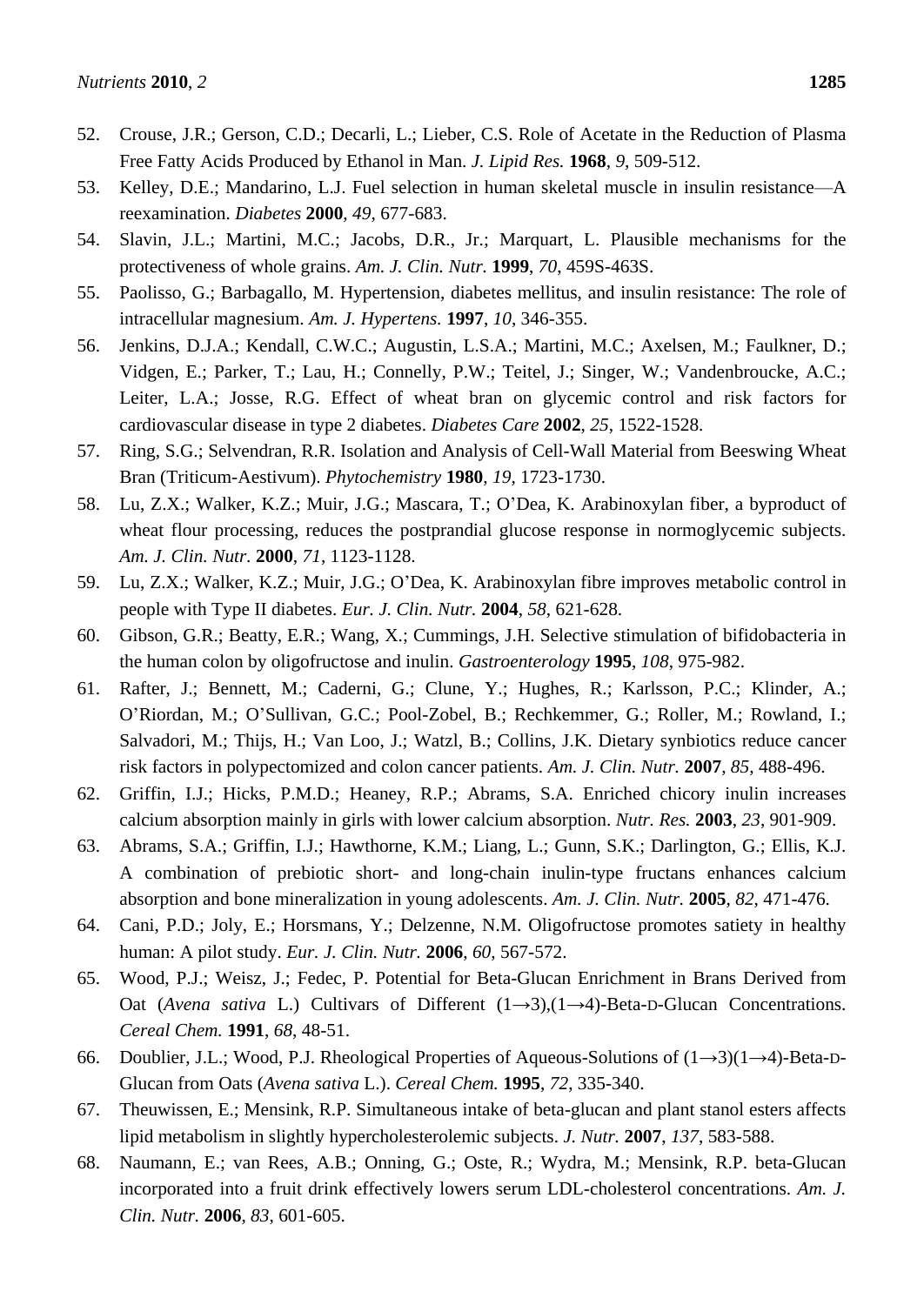- 69. Biorklund, M.; van Rees, A.; Mensink, R.P.; Onning, G. Changes in serum lipids and postprandial glucose and insulin concentrations after consumption of beverages with beta-glucans from oats or barley: A randomised dose-controlled trial. *Eur. J. Clin. Nutr.* **2005**, *59*, 1272-1281.
- 70. Tappy, L. Regulation of hepatic glucose production in healthy subjects and patients with non-insulin-dependent diabetes mellitus. *Diabete Metab.* **1995**, *21*, 233-240.
- 71. Lia, A.; Hallmans, G.; Sandberg, A.S.; Sundberg, B.; Aman, P.; Andersson, H. Oat beta-glucan increases bile acid excretion and a fiber-rich barley fraction increases cholesterol excretion in ileostomy subjects. *Am. J. Clin. Nutr.* **1995**, *62*, 1245-1251.
- 72. Nazare, J.A.; Normand, S.; Triantafyllou, A.O.; de la Perriere, A.B.; Desage, M.; Laville, M. Modulation of the postprandial phase by beta-glucan in overweight subjects: Effects on glucose and insulin kinetics. *Mol. Nutr. Food Res.* **2009**, *53*, 361-369.
- 73. Kim, H.J.; White, P.J. *In Vitro* Bile-Acid Binding and Fermentation of High, Medium, and Low Molecular Weight beta-Glucan. *J. Agric. Food Chem.* **2010**, *58*, 628-634.
- 74. Kim, H.J.; White, P.J. *In Vitro* Fermentation of Oat Flours from Typical and High beta-Glucan Oat Lines. *J. Agric. Food Chem.* **2009**, *57*, 7529-7536.
- 75. Ide, T.; Okamatsu, H.; Sugano, M. Regulation by Dietary Fats of 3-Hydroxy-3-Methylglutaryl-Coenzyme-a Reductase in Rat-Liver. *J. Nutr.* **1978**, *108*, 601-612.
- 76. Keogh, G.F.; Cooper, G.J.S.; Mulvey, T.B.; McArdle, B.H.; Coles, G.D.; Monro, J.A.; Poppitt, S.D. Randomized controlled crossover study of the effect of a highly beta-glucan-enriched barley on cardiovascular disease risk factors in mildly hypercholesterolemic men. *Am. J. Clin. Nutr.* **2003**, *78*, 711-718.
- 77. Cugnet-Anceau, C.; Nazare, J.A.; Biorklund, M.; Le Coquil, E.; Sassolas, A.; Sothier, M.; Holm, J.; Landin-Olsson, M.; Onning, G.; Laville, M.; Moulin, P. A controlled study of consumption of beta-glucan-enriched soups for 2 months by type 2 diabetic free-living subjects. *Br. J. Nutr.* **2010**, *103*, 422-428.
- 78. Suortti, T.; Johansson, L.; Autio, K. Effect of heating and freezing on molecular weight of oat β-glucan. In *AACC Annual Meeting*, Kansas, MO, USA, 5–9 November 2000.
- 79. Kerckhoffs, D.A.J.M.; Hornstra, G.; Mensink, R.P. Cholesterol-lowering effect of beta-glucan from oat bran in mildly hypercholesterolemic subjects may decrease when beta-glucan is incorporated into bread and cookies. *Am. J. Clin. Nutr.* **2003**, *78*, 221-227.
- 80. Yao, N.; Jannink, J.L.; White, P.J. Molecular weight distribution of (1→3)(1→4)-beta-Glucan affects pasting properties of flour from oat lines with high and typical amounts of beta-glucan. *Cereal Chem.* **2007**, *84*, 471-479.
- 81. Gaidosova, A.; Petruldkova, Z.; Havrlentova, M.; Cervena, V.; Hozova, B.; Sturdik, E.; Kogan, G. The content of water-soluble and water-insoluble beta-D-glucans in selected oats and barley varieties. *Carbohydr. Polym.* **2007**, *70*, 46-52.
- 82. Torronen, R.; Kansanen, L.; Uusitupa, M.; Hanninen, O.; Myllymaki, O.; Harkonen, H.; Malkki, Y. Effects of an oat bran concentrate on serum lipids in free-living men with mild to moderate hypercholesterolaemia. *Eur. J. Clin. Nutr.* **1992**, *46*, 621-627.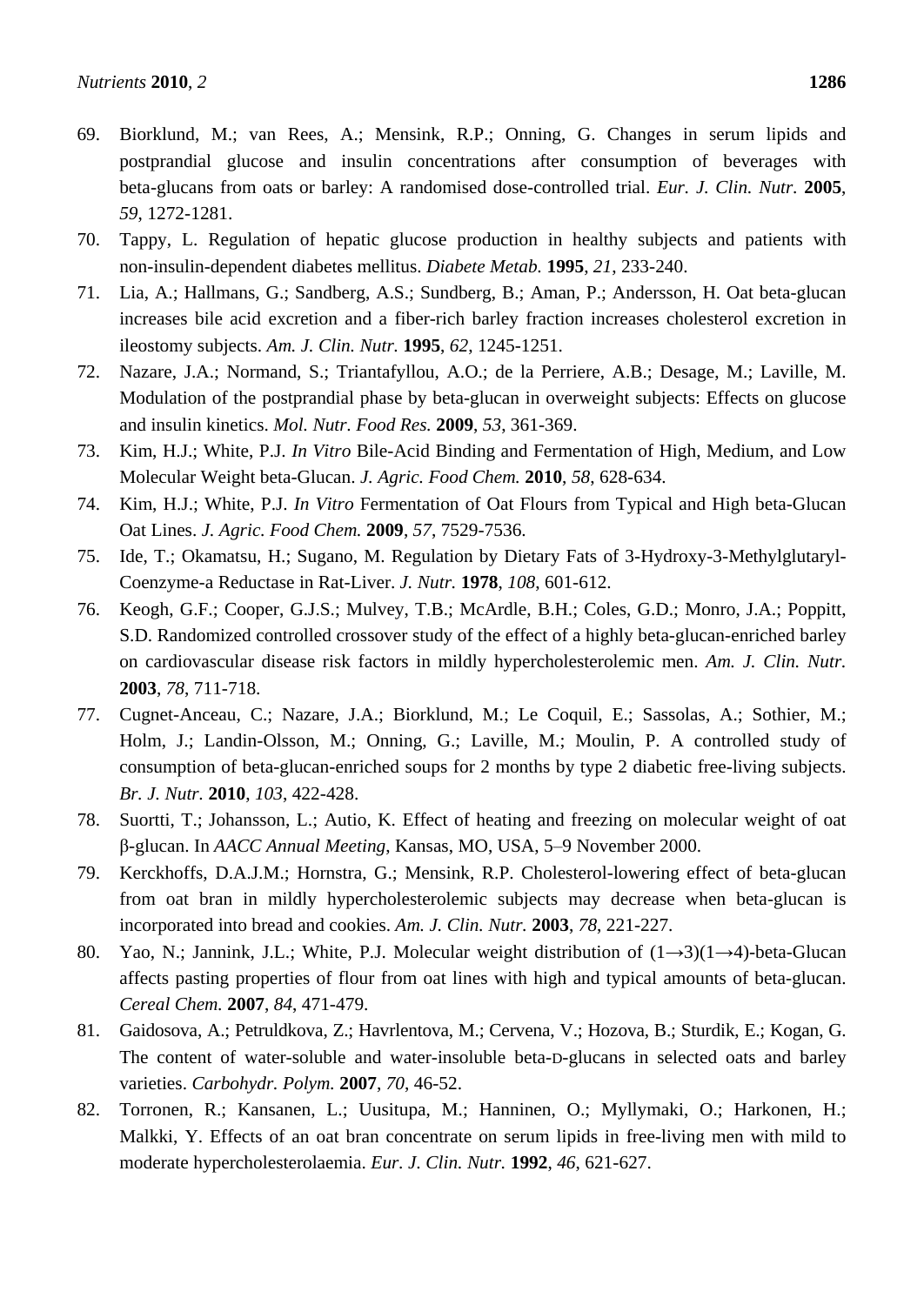- 83. Cugnet-Anceau, C.; Nazare, J.A.; Biorklund, M.; Le Coquil, E.; Sassolas, A.; Sothier, M.; Holm, J.; Landin-Olsson, M.; Onning, G.; Laville, M.; Moulin, P. A controlled study of consumption of beta-glucan-enriched soups for 2 months by type 2 diabetic free-living subjects. *Br. J. Nutr.* **2010**, *103*, 422-428.
- 84. Braaten, J.T.; Wood, P.J.; Scott, F.W.; Wolynetz, M.S.; Lowe, M.K.; Bradley-White, P.; Collins, M.W. Oat beta-glucan reduces blood cholesterol concentration in hypercholesterolemic subjects. *Eur. J. Clin. Nutr.* **1994**, *48*, 465-474.
- 85. Lawaetz, O.; Blackburn, A.M.; Bloom, S.R.; Aritas, Y.; Ralphs, D.N.L. Effect of Pectin on Gastric-Emptying and Gut Hormone-Release in the Dumping Syndrome. *Scand. J. Gastroenterol.* **1983**, *18*, 327-336.
- 86. Brown, L.; Rosner, B.; Willett, W.W.; Sacks, F.M. Cholesterol-lowering effects of dietary fiber: A meta-analysis. *Am. J. Clin. Nutr.* **1999**, *69*, 30-42.
- 87. Jenkins, D.J.A.; Leeds, A.R.; Gassull, M.A.; Cochet, B.; Alberti, K.G.M.M. Decrease in Postprandial Insulin and Glucose Concentrations by Guar and Pectin. *Ann. Intern. Med.* **1977**, *86*, 20-23.
- 88. Rabbani, G.H.; Teka, T.; Zaman, B.; Majid, N.; Khatun, M.; Fuchs, G.J. Clinical studies in persistent diarrhea: Dietary management with green banana or pectin in Bangladeshi children. *Gastroenterology* **2001**, *121*, 554-560.
- 89. Triplehorn, C.; Millard, P.S. A rice-based diet with green banana or pectin reduced diarrhea in infants better than a rice-alone diet. *ACP J. Club* **2002**, *136*, 67.
- 90. Olano-Martin, E.; Gibson, G.R.; Rastell, R.A. Comparison of the *in vitro* bifidogenic properties of pectins and pectic-oligosaccharides. *J. Appl. Microbiol.* **2002**, *93*, 505-511.
- 91. Veldman, F.J.; Nair, C.H.; Vorster, H.H.; Vermaak, W.J.H.; Jerling, J.C.; Oosthuizen, W.; Venter, C.S. Possible mechanisms through which dietary pectin influences fibrin network architecture in hypercholesterolaemic subjects. *Thromb. Res.* **1999**, *93*, 253-264.
- 92. Nangia-Makker, P.; Hogan, V.; Honjo, Y.; Baccarini, S.; Tait, L.; Bresalier, R.; Raz, A. Inhibition of human cancer cell growth and metastasis in nude mice by oral intake of modified citrus pectin. *J. Natl. Cancer Inst.* **2002**, *94*, 1854-1862.
- 93. Ulmius, M.; Johansson, A.; Onning, G. The influence of dietary fibre source and gender on the postprandial glucose and lipid response in healthy subjects. *Eur. J. Nutr.* **2009**, *48*, 395-402.
- 94. Qureshi, A.A.; Sami, S.A.; Khan, F.A. Effects of stabilized rice bran, its soluble and fiber fractions on blood glucose levels and serum lipid parameters in humans with diabetes mellitus Types I and II. *J. Nutr. Biochem.* **2002**, *13*, 175-187.
- 95. Zhang, J.X.; Lundin, E.; Hallmans, G.; Adlercreutz, H.; Andersson, H.; Bosaeus, I.; Aman, P.; Stenling, R.; Dahlgren, S. Effect of Rye Bran on Excretion of Bile-Acids, Cholesterol, Nitrogen, and Fat in Human-Subjects with Ileostomies. *Am. J. Clin. Nutr.* **1994**, *59*, 389-394.
- 96. Jensen, M.K.; Koh-Banerjee, P.; Hu, F.B.; Franz, M.; Sampson, L.; Gronbaek, M.; Rimm, E.B. Intakes of whole grains, bran, and germ and the risk of coronary heart disease in men. *Am. J. Clin. Nutr.* **2004**, *80*, 1492-1499.
- 97. Andersson, M.; Ellegard, L.; Andersson, H. Oat bran stimulates bile acid synthesis within 8 h as measured by 7 alpha-hydroxy-4-cholesten-3-one. *Am. J. Clin. Nutr.* **2002**, *76*, 1111-1116.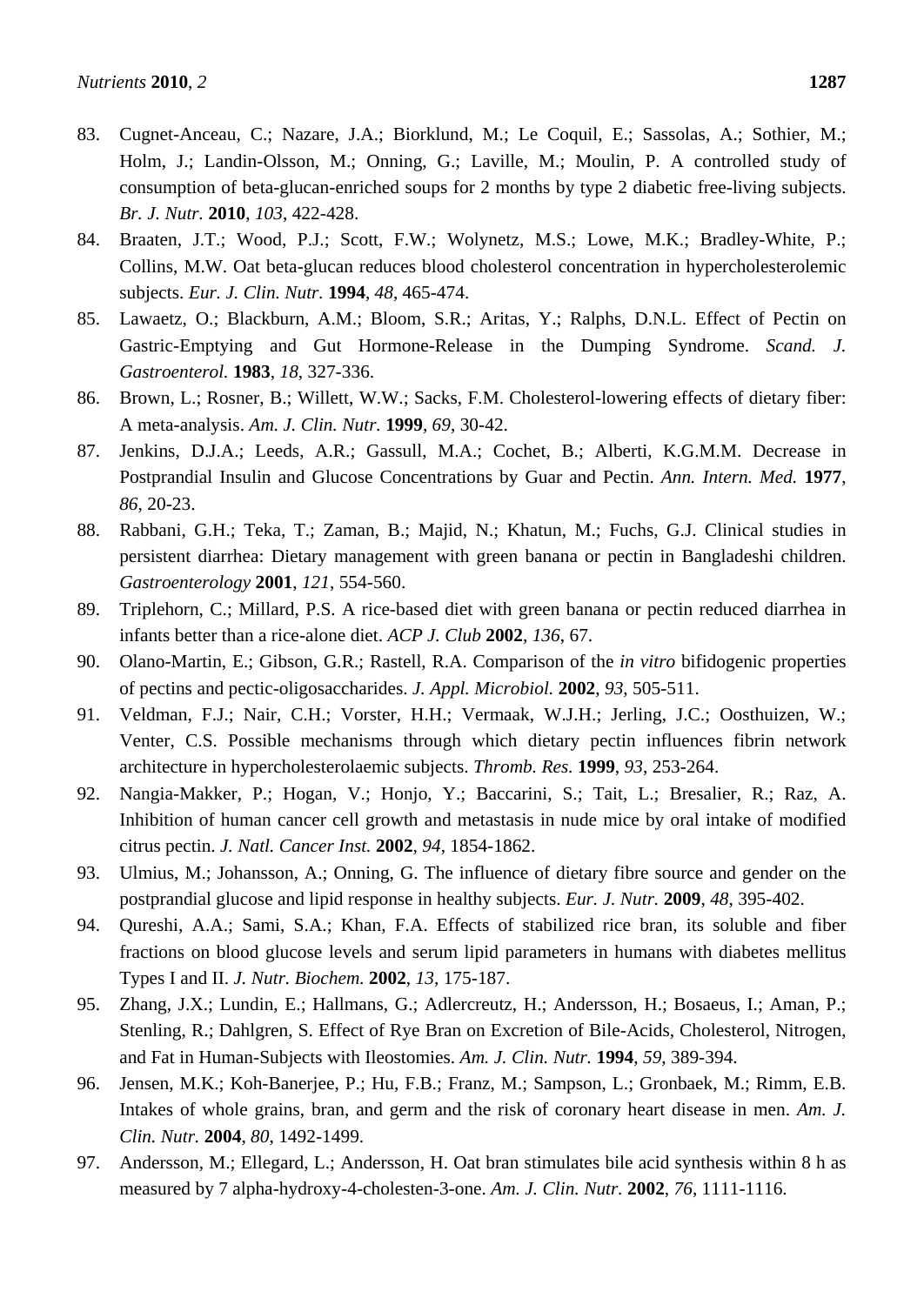- 98. Takahashi, R.; Hirasawa, Y.; Nichinari, K. Cellulose and its derivatives. *Foods Food Ingred. J. Jpn.* **2003**, *208*, 824.
- 99. Prola, L.; Dobenecker, B.; Kienzle, E. Interaction between dietary cellulose content and food intake in cats. *J. Nutr.* **2006**, *136*, 1988S-1990S.
- 100. Dobenecker, B.; Kienzle, E. Interactions of cellulose content and diet composition with food intake and digestibility in dogs. *J. Nutr.* **1998**, *128*, 2674S-2675S.
- 101. Delorme, C.B.; Wojcik, J. Interaction of Dietary-Protein with Cellulose in the Adaptation to Caloric Dilution by Weanling Rats. *J. Nutr.* **1982**, *112*, 21-28.
- 102. Schwartz, S.E.; Levine, G.D. Effects of dietary fiber on intestinal glucose absorption and glucose tolerance in rats. *Gastroenterology* **1980**, *79*, 833-836.
- 103. Nelson, R.W.; Duesberg, C.A.; Ford, S.L.; Feldman, E.C.; Davenport, D.J.; Kiernan, C.; Neal, L. Effect of dietary insoluble fiber on control of glycemia in dogs with naturally acquired diabetes mellitus. *J. Am. Vet. Med. Assoc.* **1998**, *212*, 380-386.
- 104. Nelson, R.W.; Scott-Moncrieff, J.C.; Feldman, E.C.; DeVries-Concannon, S.E.; Kass, P.H.; Davenport, D.J.; Kiernan, C.T.; Neal, L.A. Effect of dietary insoluble fiber on control of glycemia in cats with naturally acquired diabetes mellitus. *J. Am. Vet. Med. Assoc.* **2000**, *216*, 1082-1088.
- 105. Nunes, C.S.; Malmlof, K. Effects of guar gum and cellulose on glucose absorption, hormonal release and hepatic metabolism in the pig. *Br. J. Nutr.* **1992**, *68*, 693-700.
- 106. Schwartz, S.E.; Levine, R.A.; Singh, A.; Scheidecker, J.R.; Track, N.S. Sustained pectin ingestion delays gastric emptying. *Gastroenterology* **1982**, *83*, 812-817.
- 107. Low, A.G.; Pittman, R.J.; Elliott, R.J. Gastric-Emptying of Barley Soybean Diets in the Pig—Effects of Feeding Level, Supplementary Maize Oil, Sucrose or Cellulose, and Water-Intake. *Br. J. Nutr.* **1985**, *54*, 437-447.
- 108. Takahashi, T.; Karita, S.; Ogawa, N.; Goto, M. Crystalline cellulose reduces plasma glucose concentrations and stimulates water absorption by increasing the digesta viscosity in rats. *J. Nutr.* **2005**, *135*, 2405-2410.
- 109. Lightowler, H.J.; Henry, C.J. Glycemic response of mashed potato containing high-viscocity hydroxypropylmethylcellulose. *Nutr. Res.* **2009**, *29*, 551-557.
- 110. Maki, K.C.; Davidson, M.H.; Witchger, M.S.; Dicklin, M.R.; Subbaiah, P.V. Effects of high-fiber oat and wheat cereals on postprandial glucose and lipid responses in healthy men. *Int. J. Vitam. Nutr. Res.* **2007**, *77*, 347-356.
- 111. Maki, K.C.; Davidson, M.H.; Torri, S.; Ingram, K.A.; O'Mullane, J.; Daggy, B.P.; Albrecht, H.H. High-molecular-weight hydroxypropylmethylcellulose taken with or between meals is hypocholesterolemic in adult men. *J. Nutr.* **2000**, *130*, 1705-1710.
- 112. Maki, K.C.; Carson, M.L.; Anderson, W.H.K.; Geohas, J.; Reeves, M.S.; Farmer, M.V.; Turowski, M.; Miller, M.; Kaden, V.N.; Dicklin, M.R.; Rains, T.M. Lipid-altering effects of different formulations of hydroxypropylmethylcellulose. *J. Clin. Lipidol.* **2009**, *3*, 159-166.
- 113. Higgins, J.A. Resistant starch: Metabolic effects and potential health benefits. *J. AOAC Int.* **2004**, *87*, 761-768.
- 114. Haub, M.D.; Hubach, K.L.; Al-Tamimi, E.K. Different types of resistant starch elicit difference glucose responses in humans. *J. Nutr. Metab.* **2010**, *2010*, 230501.